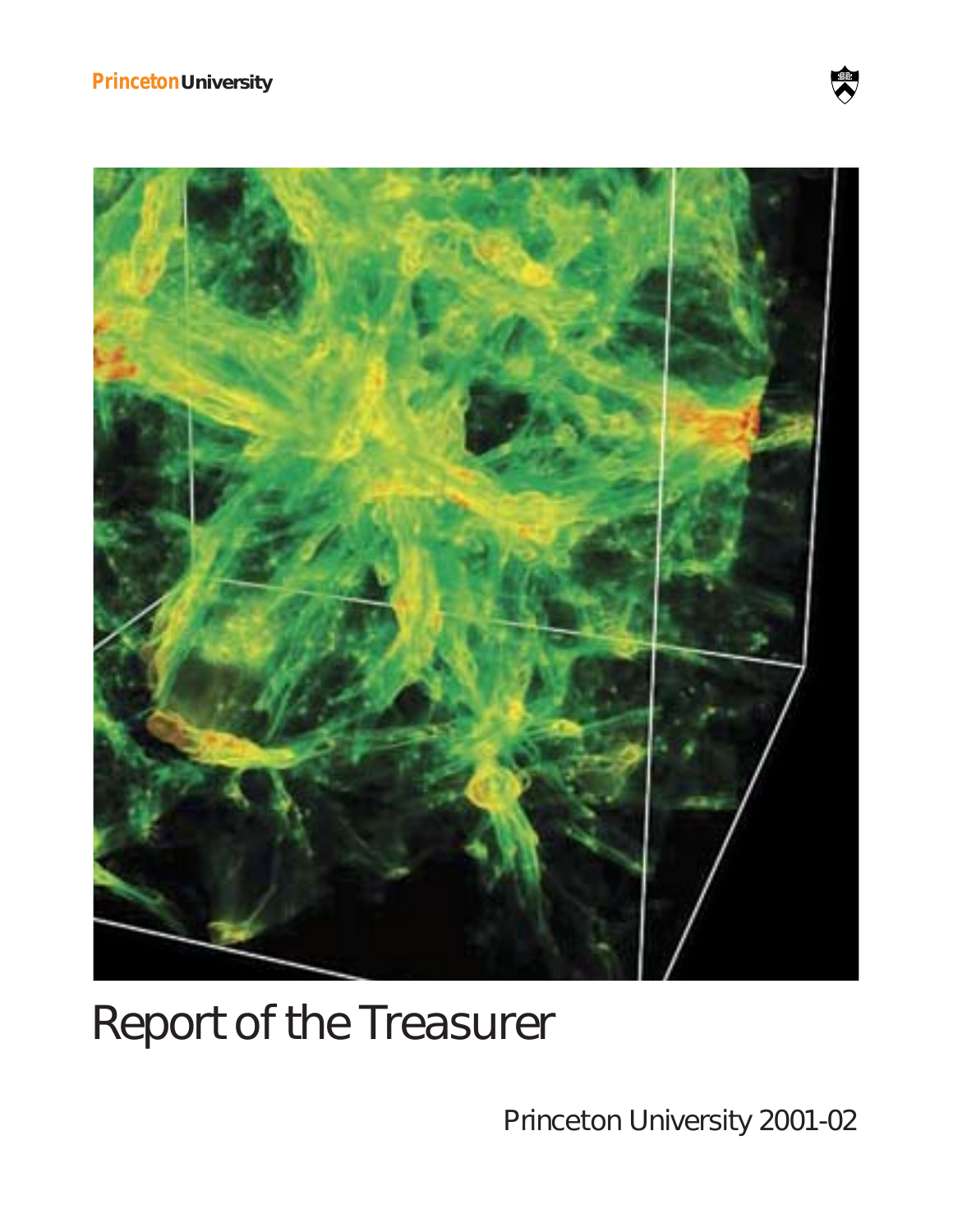

*Computer simulation of a section of the universe, which shows gases produced by the Big Bang condensing into a giant filamentary web along which galaxies and galaxy clusters eventually form. See page 24 for more information.*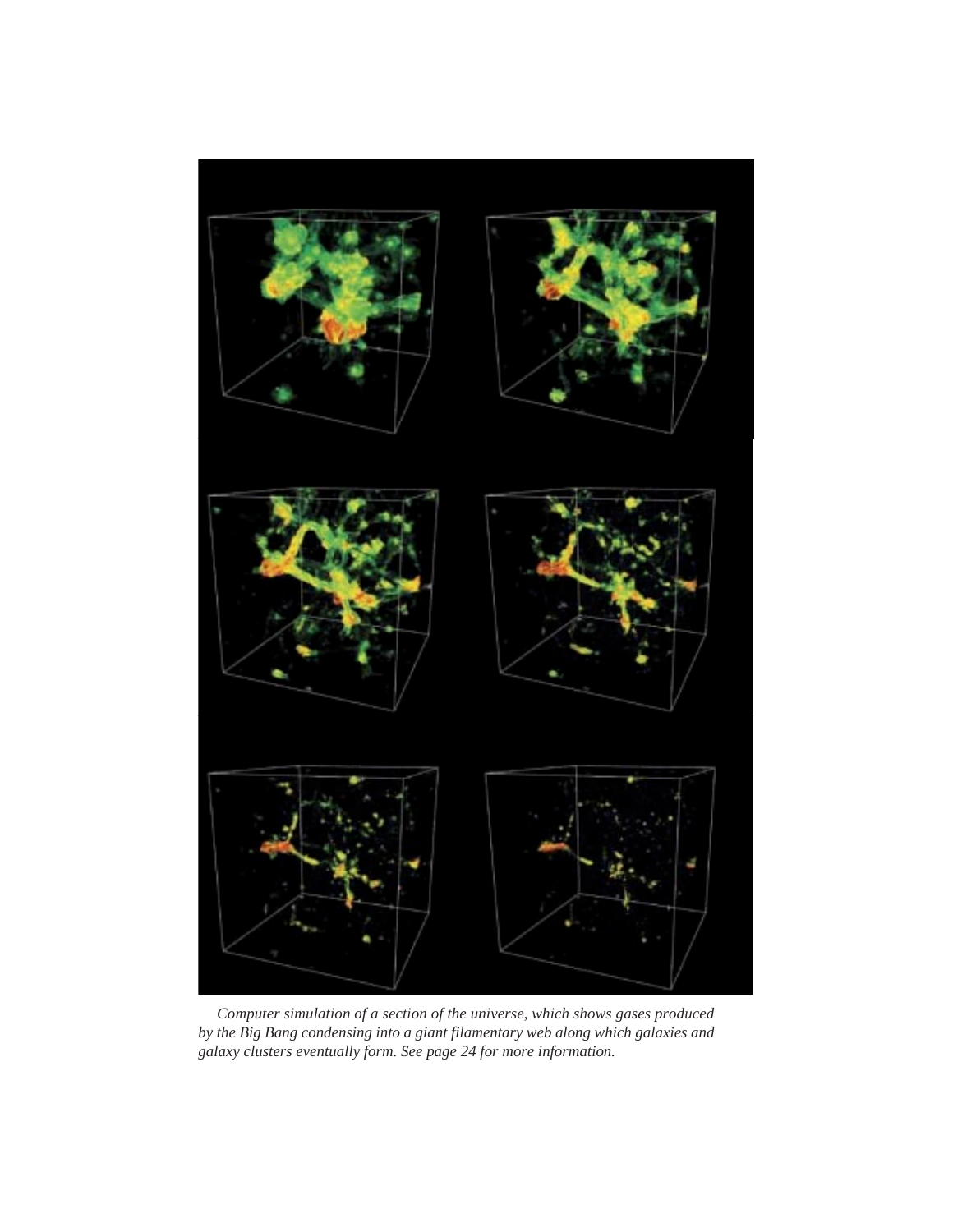

Henry J. Murphy

This is the last Treasurer's Report issued during Henry Murphy's 11-year tenure as **Princeton's controller. Henry came to the University in April 1991, bringing a wealth** of experience in tax accounting accumulated during an extensive career in public accounting. That experience was well utilized at the University as Henry has overseen a comprehensive IRS audit of all aspects of our operations, the dissolution of a wholly owned for-profit corporation, and the expansion of tax reporting to nearly 40 states in which the University now has an investment presence. Henry has also been responsible for implementing significant changes in the format and conventions used in presenting the University's audited financial statements.

In preparation for his full retirement, Henry will begin a reduced schedule and will focus on emerging tax accounting issues. He leaves the position of controller with a legacy of talented and dedicated staff and the highest standards of professional excellence. On behalf of his colleagues in the Office of the Treasurer and at the University, I offer our thanks and best wishes for the future.

Mucidde

Christopher McCrudden Treasurer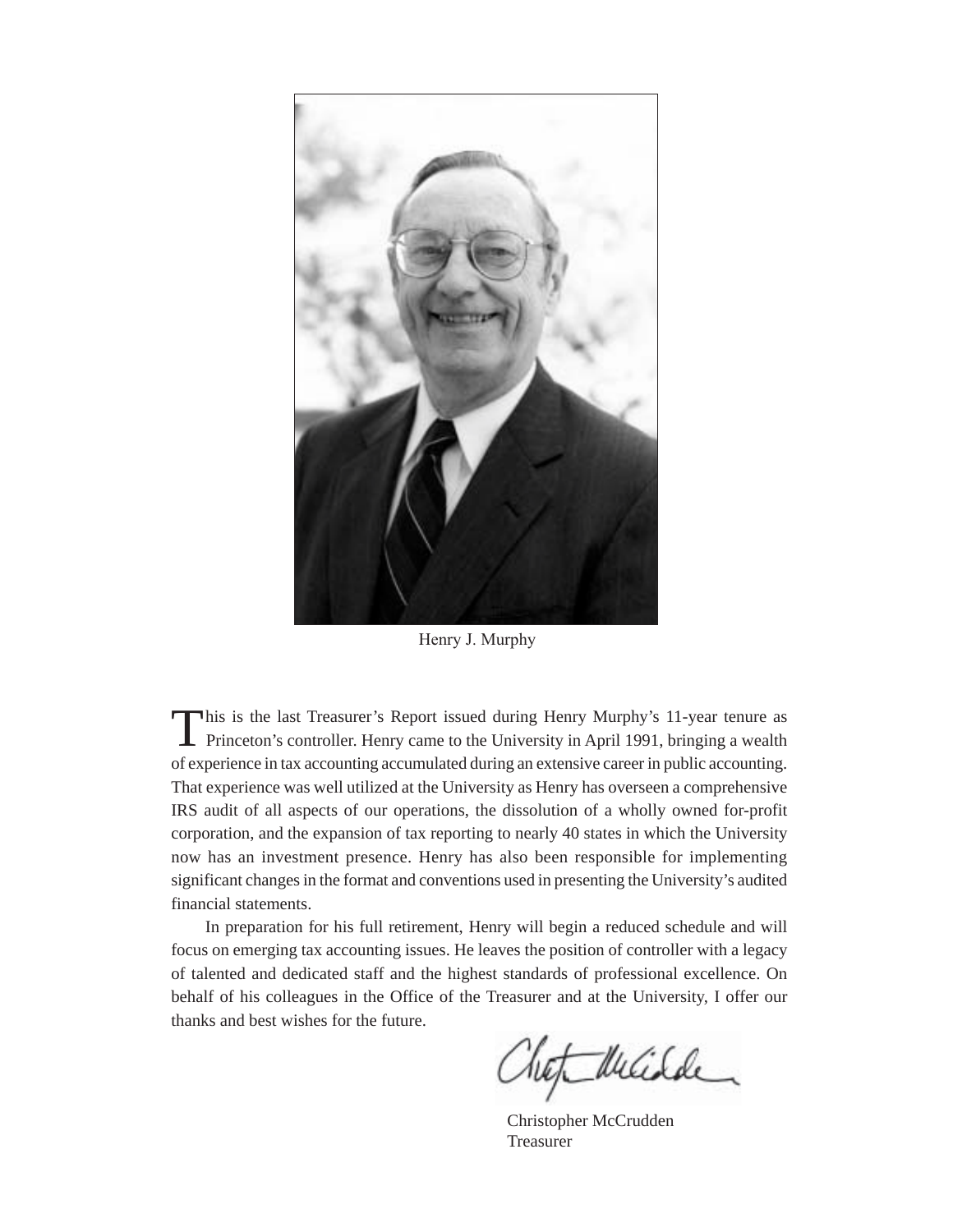# **Highlights**

| <b>Fiscal years ended June 30</b>    | 2002         | 2001<br>(dollars in thousands) |
|--------------------------------------|--------------|--------------------------------|
| <b>Financial</b>                     |              |                                |
| Principal sources of revenues        |              |                                |
| Tuition and fees (net)               | \$<br>83,268 | \$<br>88,156                   |
| Government grants and contracts      | 178,202      | 165,951                        |
| Private gifts, grants, and contracts | 70,750       | 61,590                         |
| Investment earnings                  | 221,150      | 151,156                        |
| Principal purposes of expenditures   |              |                                |
| Educational and general              | 568,851      | 524,303                        |
| Auxiliary                            | 101,384      | 94,304                         |
| Summary of financial position        |              |                                |
| Assets                               | 10,599,760   | 10,426,426                     |
| Liabilities                          | 1,041,576    | 930,312                        |
| Net assets                           | 9,558,184    | 9,496,114                      |
| Net assets                           |              |                                |
| Unrestricted/designated              | 7,784,206    | 7,743,630                      |
| Temporarily restricted               | 778,647      | 788,513                        |
| Permanently restricted               | 995,331      | 963,971                        |
| Total                                | 9,558,184    | 9,496,114                      |
| <b>Students</b>                      |              |                                |
| Enrollment                           |              |                                |
| Undergraduate students               | 4,613        | 4,554                          |
| Graduate students                    | 1,924        | 1,884                          |
| Degrees conferred                    |              |                                |
| <b>Bachelor</b> degrees              | 1,103        | 1,099                          |
| Advanced and all other degrees       | 611          | 648                            |
| Annual tuition rate                  |              |                                |
| Undergraduate                        | \$<br>26,160 | \$<br>25,430                   |
| Graduate                             | 26,170       | 25,430                         |
| <b>Faculty</b>                       |              |                                |
| Full-time equivalent                 | 878          | 835                            |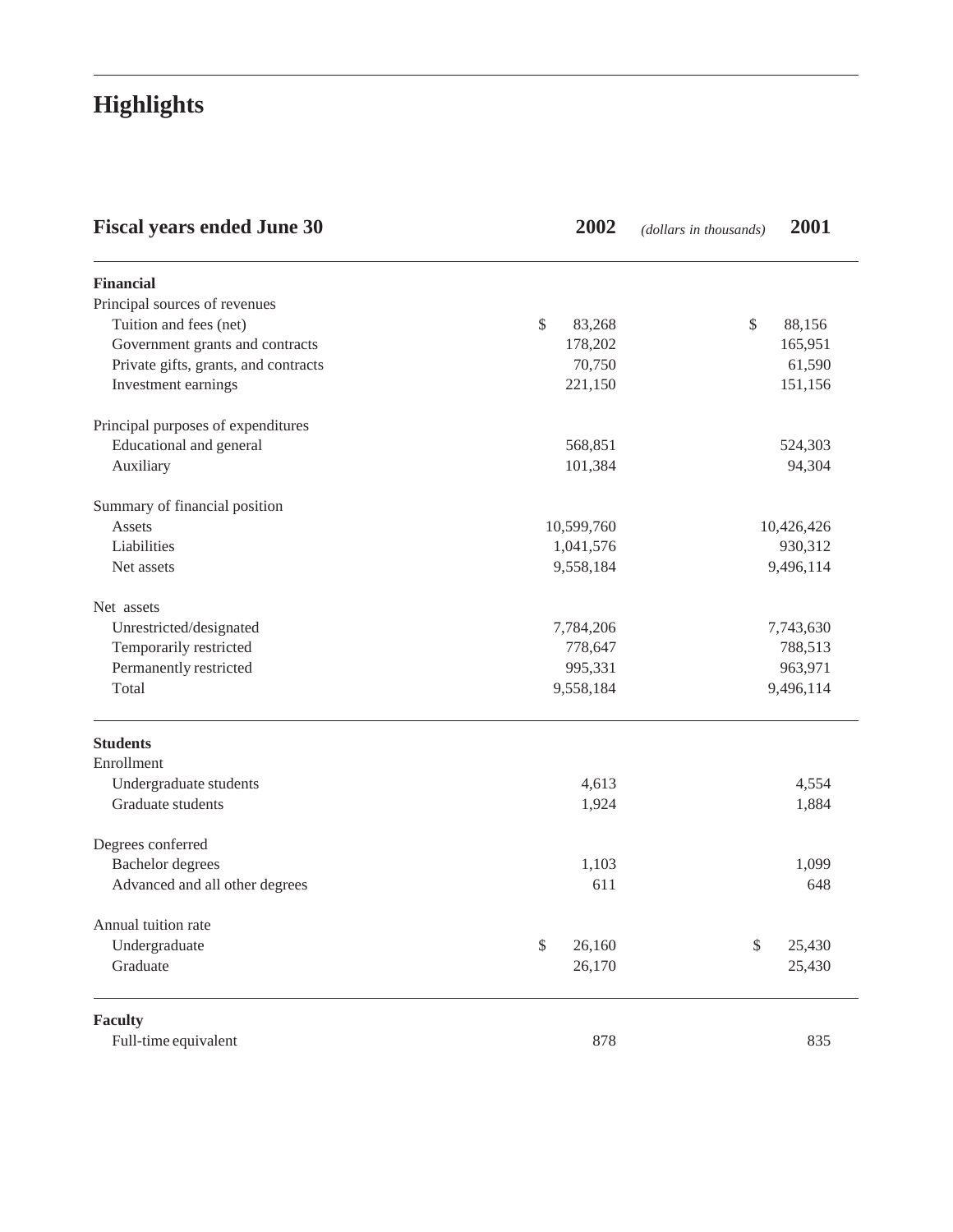# Report of the Treasurer

## **Financial Overview**

Although the economic climate remained depressed throughout the fiscal year, the University again experienced favorable results and ended the year in a sound financial position. While again this year the amount of income distributed under the endowment spending rule exceeded the total return on our investments, our overall investment performance for the year of 2.2 percent for the managed portfolio was both positive and among the best of our peers. Other revenue and expenditures were within expectation and our balance sheet continues to be exceptionally strong. We finance our major maintenance, renovation, and capital equipment requirements through the use of tax-exempt financing, including variable rate debt. A commercial paper program continues to provide partial financing for capital projects during their construction phase. Each of our debt instruments has received the highest credit ratings from Moody's and Standard & Poor's agencies.

## **Report**

This report describes the financial position of<br>Princeton University on two separate but related<br>bases. Pages 5 and 6 describe the University's<br>annual operating budget and reflect the basis on which the Princeton University on two separate but related bases. Pages 5 and 6 describe the University's annual operating budget and reflect the basis on which the budget decisions are made and executed. The operating budget includes unrestricted and restricted income utilized to cover expenses. The second method (pages 7 through 9) constitutes the basis for preparing the audited financial statements in accordance with generally accepted accounting principles (GAAP). This approach focuses on total income and total expenditures as defined by GAAP. Because the data in the two presentations are prepared with somewhat different objectives and are based on differing rules and conventions, it is not always obvious how they are related. In some cases, similar descriptions are used in both sections of this report even though the precise definitions and thus the specific amounts—are not identical. However, both sets of figures are accurate, and both are drawn from the University's general ledger.

The schedule from the audited financial statements that most closely relates to the format used for the annual operating budget is the Consolidated Statement of

Activities. The lower half of the statement deals with nonoperating activities and reflects realized and unrealized appreciation on the endowment, pledges from donors, changes in the principal value of outside trusts, and gifts for capital projects. All of these deal with factors affecting the long-term value of our assets. The upper sections of the statement focus on basically the same set of revenue and expense items as the annual operating budget. However, this presentation differs from the operating budget in both the gross numbers and in the calculation of a surplus or deficit. Thus, a reconciliation would focus on a comparison between the total column of the upper section of the Consolidated Statement of Activities from our audited financial statements (page 13) and our operating budget, which appears in the Priorities Committee Report and on pages 5 and 6 of this document.

On a gross basis, expenses on the two presentation bases differ by roughly \$80 million (\$693 million on the Consolidated Statement of Activities and \$773 million as total operating budget expenditures). As discussed further below, there are numerous factors that would affect these two totals. However, the single most important factor on a gross basis is that GAAP accounting rules require \$85 million of certain scholarship and fellowship expenses to be treated as reductions from tuition and fee income amounts on the Consolidated Statement of Activities. The operating budget continues to show tuition and fees as gross income and the full amount of all student aid as an expense.

The surplus or deficit as calculated by these two presentations also differs; the total column of the Consolidated Statement of Activities shows an increase of roughly \$57 million on the line *Increase (Decrease) from Revenues, Gains, and Other Support over Expenses and Losses,* while the operating budget reports a balance of revenues and expenses. There are many factors that cause variances on both income and expense lines. While there is no prescribed formula for reconciling these differences, the following examples illustrate why the numbers vary, showing the estimated GAAP impact as compared to the operating budget presentation.

• Depreciation versus transfer to reserves — In the GAAP financial statements we assign a cost for the depreciation of all buildings, equipment, and library books to the expense lines for academic, administrative, and auxiliary items. These reflect estimated useful lives that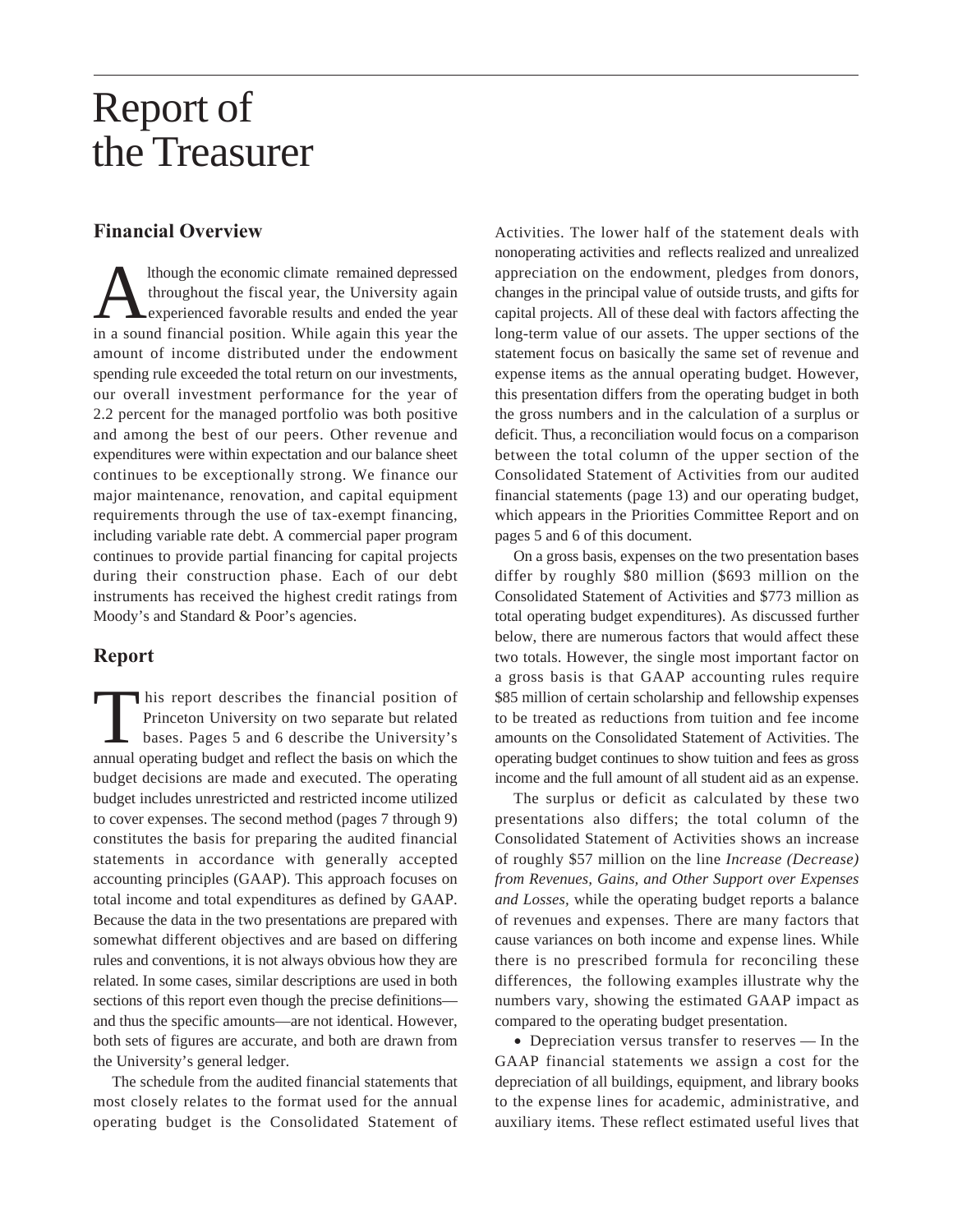range from 10 to 40 years. The total amount of depreciation is some \$61 million. The operating budget treats these costs differently. We expense all library books in the year they are purchased (\$12 million in FY 02). In addition, we normally amortize equipment over shorter periods of time, and we show as an expense monies transferred to our Renewal and Replacement Reserve. This reserve funds the annual debt service charges for major maintenance and equipment programs, certain capital renovation projects, and monies for laboratory renovation, equipment, and other expenses associated with the appointment of new faculty members. Most of these items, which total some \$86 million, are capitalized for GAAP reporting purposes. Thus, the differing treatment of these items on the expense side produces an improvement to the GAAP surplus of about \$37 million.

• The recognition of restricted income to fund capital equipment — As mentioned above, the operating budget includes a general funds transfer to reserves for renewal and replacement of the physical plant. The operating budget does not include either income or expenditures for nongeneral funds equipment. However, since the Consolidated Statement of Activities shows depreciation expense for equipment funded from all sources, these statements must also reflect restricted income given for such purposes. Generally accepted accounting principles provide for all income associated with equipment to be recognized in the year the initial expenditure is made. This results in net additional income of \$16 million, which increases the GAAP surplus.

• Postretirement health costs — The operating budget treats all qualified retiree medical expenses, which are primarily self-insured, on a cash basis. However, according to GAAP, the Consolidated Statement of Activities includes an amount that amortizes the potential future medical costs for past and present employees. That net charge on the Consolidated Statement of Activities is roughly \$12 million and reduces the GAAP surplus.

• Interest on external debt — Under GAAP, all interest paid on external debt shows as an expense of unrestricted funds. While the operating budget provides for some interest on debt in its amortization schedules and transfers to reserves, it excludes interest amounts associated with capital projects that have been assigned to and funded from capital gifts. The Consolidated Statement of Activities also includes earnings on the reserve funds from which much of the debt is paid, while the operating budget does not. The net of these factors is increased expense, which reduces the GAAP surplus by \$15 million.

• Other sources — Gains on sales of surplus property are not anticipated in the operating budget but are included in Other Sources in the GAAP revenue section. Such gains were approximately \$17 million this year, due largely to one non-campus real estate transaction, which increases the GAAP surplus.

• All other items — Most of these differences have to do with the recognition of unrestricted revenue and expense. While the operating budget typically covers transactions for a single fiscal year only, there are some instances where small items might carry forward from year to year. Examples would be an annual transfer to an insurance reserve or an agreement to allow a department to retain certain budget savings. In these cases, the operating budget recognizes the liability, and we actually move the amounts on our books into funds functioning as endowment until the expenditures are made. However, GAAP does not count such transfers and recognizes the expenses only when they are actually incurred. On the income side, if unrestricted income has been received but designated for a particular purpose, the operating budget does not recognize the monies until the expenditures occur. A recent example was when unrestricted gifts were set aside to fund the conversion of the library catalog into an electronically readable form. However, GAAP recognizes the unrestricted income when it is received and does not reflect internal restrictions that may have assigned funds to a particular project. Rather, it shows the expenditures when they occur without any income offset. While in any given year these conventions could cancel each other out, in fiscal year 2002 the operating budget recognized somewhat more income but greater expenses than appear in the Financial Statements. This accounts for the balance of the difference in the two calculations and increases the GAAP surplus by approximately \$14 million.

All these varying factors result in a \$57 million difference compared to the operating budget when restated in the form of the Consolidated Statement of Activities. Each of the differing accounting treatments helps in its own way to focus on issues that need to be considered in managing annual operations in the context of our longerterm responsibilities for future years.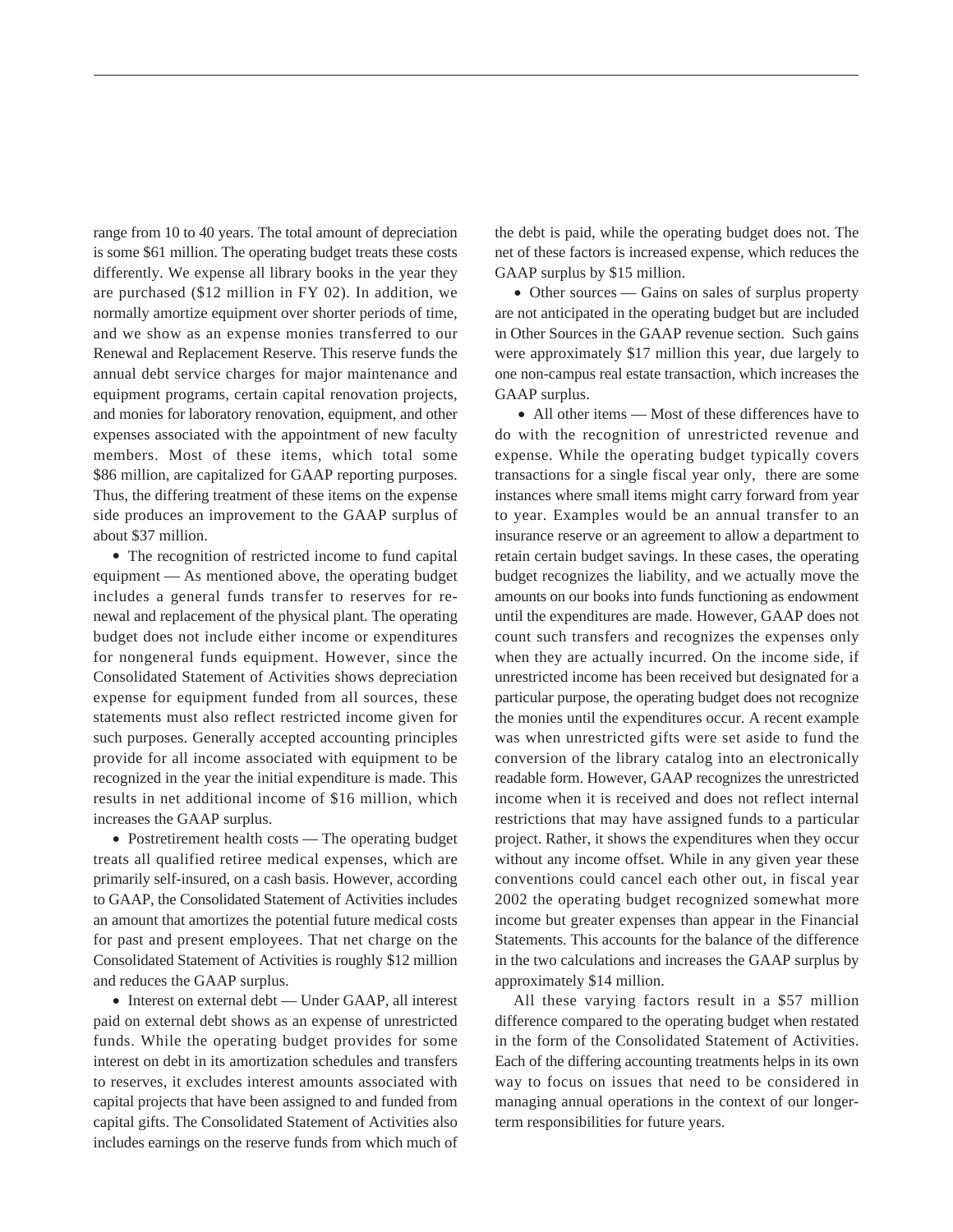# **Operating Budget**

## **Objectives and Policies**

The Priorities Committee of the Council of the Princeton University Community (CPUC) is the faculty-student-administration group that makes recommendations to the president concerning the annual operating budget. The president, after approving these recommendations, submits them to the trustees for their approval in the January preceding the start of each fiscal year. All major budgetary items are reviewed by the Priorities Committee to make sure that both immediate needs and long-range plans for resource allocation are considered and evaluated.

The objective of the operating budget is to accomplish current University goals while ensuring that our physical and financial resources in the future are appropriately preserved for the longer term. Under these general guidelines, the president and the trustees have adopted a set of rules for determining the prudent division of resources between current spending and reinvestment for the future. It is the responsibility of the Priorities Committee and the president to propose annual plans which keep expenditures and revenues in balance.

## **Fiscal Year 2001-2002 Results**

In January 2001 the trustees approved an operating<br>budget for 2001-2002 that anticipated a balanced<br>budget. The actual results were essentially unchanged,<br>although there were naturally some larger swings in various n January 2001 the trustees approved an operating budget for 2001-2002 that anticipated a balanced budget. The actual results were essentially unchanged, items of income and expense which offset each other.

|                                      | ( <i>in thousands</i> ) |
|--------------------------------------|-------------------------|
| <b>Operating Budget Revenues</b>     | \$773,263               |
| <b>Operating Budget Expenditures</b> | 773.263                 |
| <b>Operating Surplus</b>             | £.                      |

A balanced budget for 2002-03 was adopted in January, 2002. While the economic climate continues to be unsettled, we believe the University has sufficient resources to sustain financial equilibrium in the foreseeable future.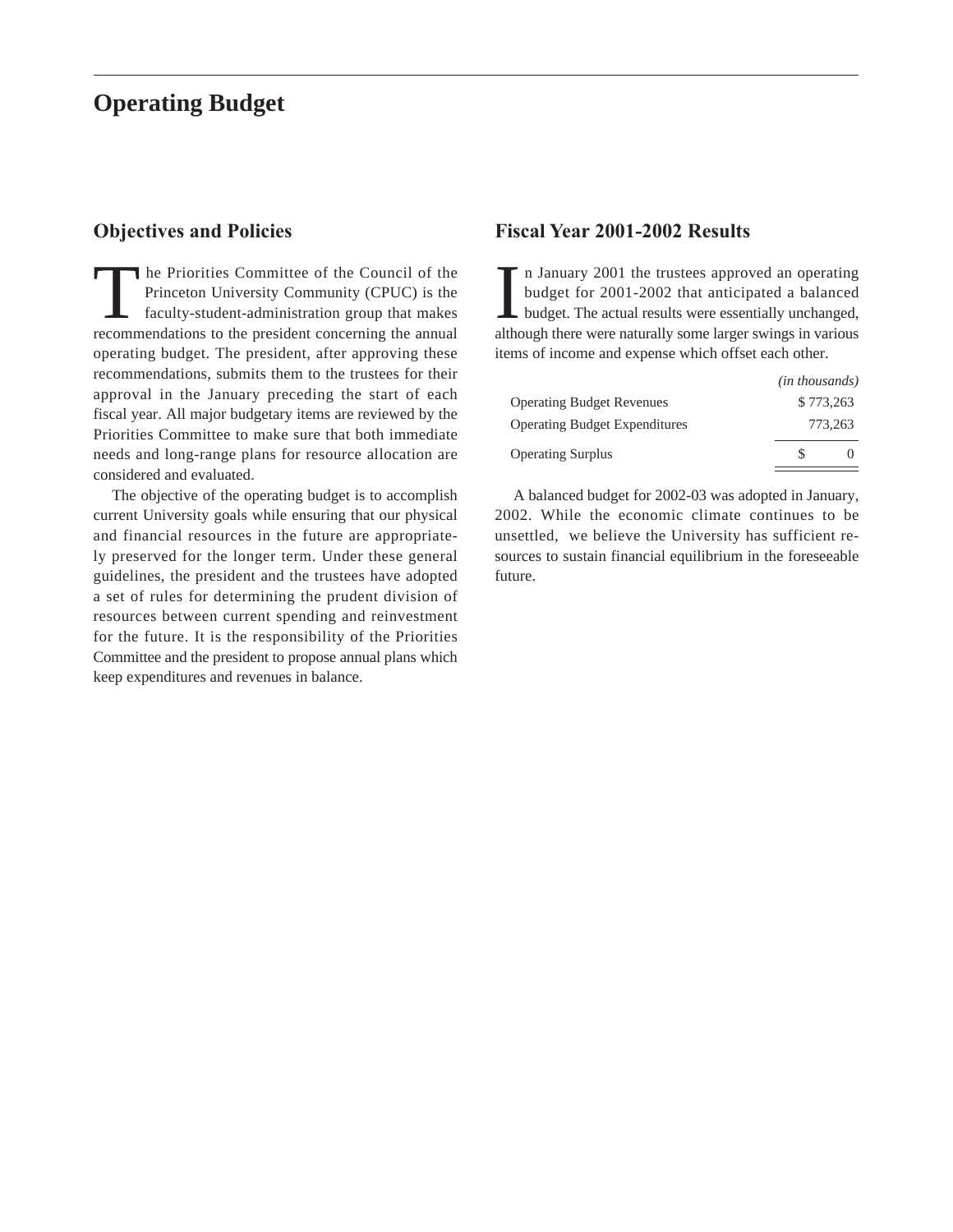

**Investment Income.** Primarily endowment earnings distributed in accordance with a spending formula approved by the trustees (normally amounting to spending between 4 and 5 percent of market value annually). Unlike the general financial statement treatment, income dedicated to the use of a particular department or program is counted in the operating budget only as it is spent.

**Student Fees.** Undergraduate and graduate tuition, in addition to medical and application fees and other miscellaneous charges. All tuition payments are counted here even if they are paid using University-provided student aid funds.

**Sponsored Research.** Support for organized research projects sponsored by the federal government and by corporations and foundations.

Private Gifts and Grants. Spendable gifts from outside groups such as corporations, foundations, and individuals, and federal support for financial aid. The largest single component is the amount provided by Annual Giving, which provides unrestricted operating funds to the University. Capital gifts are excluded and restricted gifts are recognized only as they are spent.

**Auxiliary Activities.** Income from athletics, dormitory and food services, rental housing, computing, and miscellaneous support activities.



**Academic Departments and Programs.** Instructional salaries (such as faculty and graduate teaching assistants) and all other operating costs of academic departments. Also included here are all the direct costs of carrying out sponsored research within these departments and programs.

**Princeton Plasma Physics Laboratory.** The laboratory is a collaborative national center for plasma and fusion research which the University manages under contract with the U.S. Department of Energy.

**Student Aid.** Undergraduate scholarships and graduate fellowships, most of which are funded from either endowment funds or general University funds.

**Library and Computing Services.** Costs associated with the Library and with the Office of Information Technology.

**Administration.** The cost of all central administrative functions, including the offices of the provost and deans, health services, admissions, registrar, religious life, and public safety. Other "business" offices such as the treasurer, human resources, development, and public affairs are also included in this category.

**Athletics.** Expenses of intercollegiate competition, intramural sports, and physical education.

**Physical Facilities.** Operation, maintenance, and energy expenses for all campus buildings, as well as the costs of food services and other facilities-related service units. Also included are transfers to reserves to fund debt service related to major maintenance, renovation, and central capital equipment expenditures.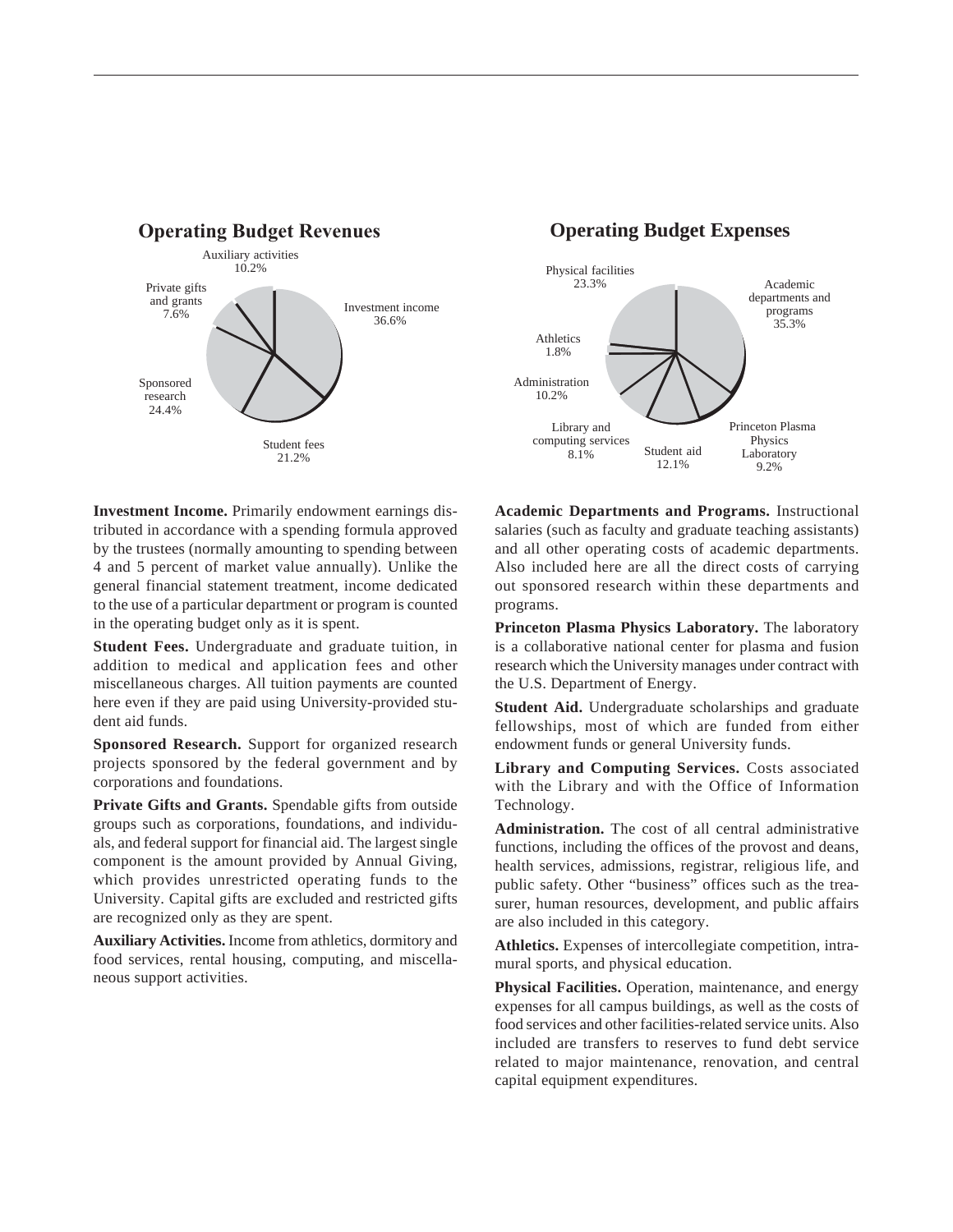## **Financial Statements**

## **Accounting Principles**

**Princeton University's financial statements are**<br>presented in accordance with generally accepted<br>accounting principles set forth by the Financial<br>Accounting Standards Board (FASB) as supplemented by presented in accordance with generally accepted accounting principles set forth by the Financial Accounting Standards Board (FASB) as supplemented by the audit guide of the American Institute of Certified Public Accountants (AICPA). In addition to general accounting guidance, the statements reflect the impact of specific reporting requirements of not-for-profit organizations prescribed by FASB Statements 116 and 117 on the subjects of accounting for contributions and the format of general purpose external financial statements, respectively. Compliance with AICPA guidance includes the consolidation of wholly owned subsidiaries and significant trusts in which the University is a beneficiary, as well as reporting tuition discounts, primarily fellowships and scholarships, as reductions of tuition revenue. The financial statements are fully comparable, including prior year data on the Consolidated Statement of Activities.

## **Financial Reports**

The principal objectives of FASB Statement 117 are<br>to provide consistency among the financial<br>statements of not-for-profit organizations and to<br>make them more comparable to those of the for-profit to provide consistency among the financial statements of not-for-profit organizations and to make them more comparable to those of the for-profit sector. Statement 117 requires not-for-profit organizations to provide, for their external financial reports, a statement of financial position, a statement of activities, and a statement of cash flows. The organization's resources are classified among three categories of net assets, that is, gross assets less related liabilities, based solely on the existence or absence of donor-imposed restrictions. Amounts for each of the three classes of net assets—permanently restricted, temporarily restricted, and unrestricted—are displayed in a statement of financial position, and the amounts of change in each category are displayed in a statement of activities.

*Permanently restricted* net assets are those resources that may never be spent, mainly endowment funds. They are generally the results of gifts and bequests with donor stipulations that they be invested to provide a permanent source of income. They may also include gifts in kind such as works of art or real property. *Temporarily restricted* net assets include those that, again by donor stipulation, must be invested only for a certain period of time or may be used in a specified future period. *Unrestricted* net assets may be expended for any purpose and result from investment income, including net gains, and from gifts.

#### **Statement of Financial Position**

The statement of financial position is a snapshot of the University's resources and obligations at the close of the fiscal year and is comparable to the document sometimes referred to as the balance sheet. Assets on the statement are presented in decreasing order of liquidity, from cash to property and equipment, the least liquid of its assets. A significant item is the amount for contributions receivable, a requirement under FASB Statement 116.

Liabilities are also presented in order of anticipated time of liquidation. Included are the liabilities under unitrust agreements, which represent the estimated amounts payable to donors under the University's planned giving programs. The accounting rules require donees to record a liability for the present value of the expected lifetime payments to donors and to recognize the net amount received as a contribution in the year of receipt.

In accordance with the accounting rules, certain unrestricted net assets have been partially earmarked, or designated, according to their intended use by the University. A significant portion of unrestricted net assets, realized gains on endowment assets, has been reinvested and is not treated as available for spending. Temporarily restricted net assets include promises to give that are receivable in future years as well as donor-restricted contributions, the purpose of which has not yet been fulfilled. Permanently restricted net assets include endowment gifts that cannot be spent and funds held in perpetual trust by others.

#### **Statement of Activities**

The statement of activities is a summary of the income and expenditures for the year, classified according to the existence or absence of the restrictions described above. Sources such as tuition, sponsored research, and auxiliary activities are normally shown as unrestricted income, although income from certain gifts or sponsored agreements may be includible in any of the three classes of income depending upon the donor's specifications. Gifts to endowment, for example, are permanently restricted.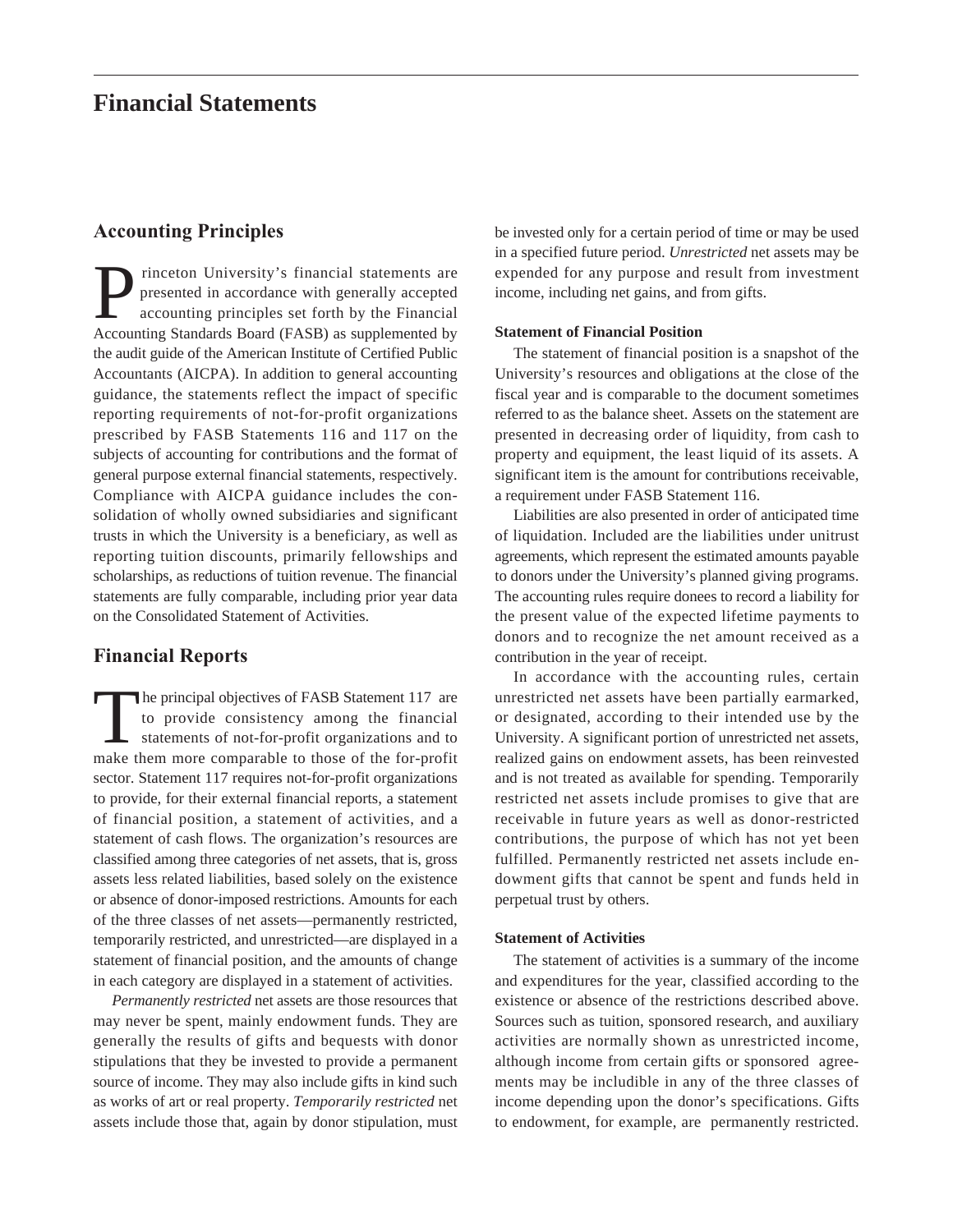Income from temporarily restricted sources is reclassified to unrestricted income when the circumstances of the restriction have been fulfilled. All expenditures are made from unrestricted net assets, since an amount cannot be spent until all restrictions on its use have been removed.

The statement of activities is presented in two sections, operating and nonoperating, which attempt to reflect the principles of the University's operating budget. Items of income shown in the operating section include all unrestricted receipts as well as the endowment earnings made available for spending under the spending rule. Virtually all expenditures are considered to be associated with operating activity. Major items of income that are considered nonoperating include unrealized appreciation on investments and endowment income earned in the current year to be used in the succeeding year in accordance with operating budget policy. Unrestricted gift income, primarily from Annual Giving, is shown as operating income, while income from promises to give (pledges) is considered a nonoperating source of income.

The statement of activities concludes with a reconciliation of the change in each class of net assets for the year to the balance of net assets shown on the statement of financial position.

#### **Statement of Cash Flows**

The statement of cash flows is intended to be the bridge from the increase or decrease in net assets for the year to the change in cash balances from one year-end to the next. Several items shown as expenditures in the statement of activities, such as depreciation, do not require an outlay of cash, whereas the purchase of capital assets, which does require the expenditure of cash, is added directly to the statement of financial position and only shows on the statement of activities on a depreciation basis. Other items that affect cash balances but are not required to be included in the statement of activities include the purchase and sale of investment securities, borrowing proceeds and the repayment of loan principal, and the net change in accounts receivable and payable.

The reconciling items on the statement of cash flows are grouped into three categories. *Operating activities* are those items of income and expenditure that occur during the normal course of providing services as an educational

institution. *Investing activities* include the acquisition of capital assets such as buildings and equipment, purchase and sale of investment securities, disbursing funds for new student and employee loans, and the collection of principal payments on such loans. *Financing activities* are those transactions that provide permanent capital for the organization, such as endowment gifts, as well as the proceeds from long-term borrowing to finance capital additions and the repayment of principal on such indebtedness.

## **Contributions**

In accordance with FASB Statement 116, donors' unconditional promises to give are required to be recorded as revenue and as amounts receivable by dones in the year received. Prior practice was to recognize n accordance with FASB Statement 116, donors' unconditional promises to give are required to be recorded as revenue and as amounts receivable by contributions only as collected, on a cash basis. Where collection is not expected within one year, the amount recorded is determined on a present-value basis. Conditional promises to give are recognized when they become unconditional, that is, when the conditions imposed by the donor have been substantially met.

Contributions must be classified among those that are permanently restricted, temporarily restricted, or unrestricted, as determined solely by the donor. The classification of contributions is essential for the proper presentation of revenue in the Statement of Activities and of net assets in the Statement of Financial Position, previously discussed.

### **Endowment Management**

Significant portion of the operating budget<br>is financed from endowment earnings. Con-<br>sequently, the University's investment portfolio<br>is professionally managed for total return that is accounted is financed from endowment earnings. Consequently, the University's investment portfolio is professionally managed for total return that is accounted for under a consistently applied formula.

Most invested funds participate in the Primary Pool, which is operated on a market-value basis. Long-term growth of principal and increase of future earnings are the University's objectives in the investment of these funds. Funds participating in the Primary Pool are assigned units on a market-value basis. Funds withdrawn from the Primary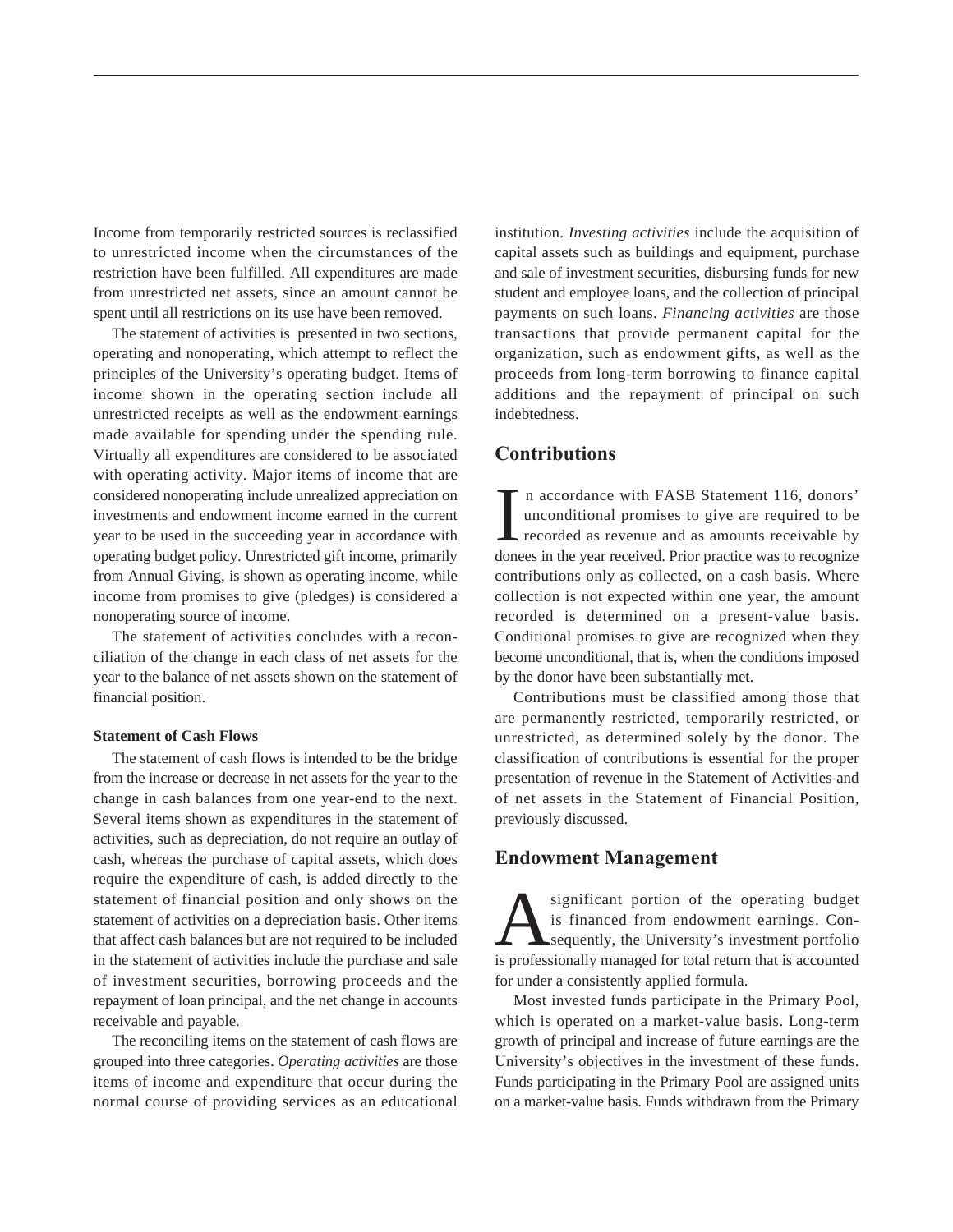Pool receive appreciation or depreciation based on the change in unit market values. After deducting investment management fees, the earnings are allocated on the basis of units owned by participating funds.

The University follows an endowment spending rule that provides for an annual increase in the amount of Primary Pool earnings allocated for spending. For the Primary Pool's year ended May 31, 2002, the interest and dividends per unit (net of investment management fees) were \$27.24. The unit earnings allocated for spending, including gains, were \$221.55. The market value of a unit was \$4,852.09 at June 30, 2002 and \$5,034.48 at June 30, 2001.

A Secondary Pool is maintained for funds expected to be disbursed within five years. The University guarantees the principal of these funds and makes annual distributions at money market rates. Distributions to the participating funds for the Secondary Pool's year ended May 31, 2002 equaled 2.93 percent of the average market value.

The Balanced Fund and the Income Fund have been established for funds subject to the donor's reservation of life income. The fiscal year-end for each pool is December 31. These pools are operated on a market-value basis in a manner similar to the Primary Pool. After deducting investment management fees, earnings are distributed quarterly to the beneficiaries. For the year ended December 31, 2001, the earnings distribution from the Balanced Fund was \$112.18 per unit, and the average market value of a unit was \$2,562.62; the earnings distribution from the Income Fund was \$11.79 per unit, and the average market value of a unit was \$183.31.

The University also maintains a group of separately invested funds. Included therein are funds established from gifts of investments restricted as to sale by donors, funds where the University acts as custodian or fiscal agent for others, and the University's investments in real estate.

## **Conclusion**

In summary, we hope that readers find the presentations and explanations helpful in interpreting the financial state of the University. Princeton is blessed with significant financial resources and is committed to utilizin n summary, we hope that readers find the presentations and explanations helpful in interpreting the financial state of the University. Princeton is blessed with them in support of our current institutional and research programs while simultaneously preserving their value for future generations.

Whichde

Christopher McCrudden Treasurer

Henry J. Murphy Controller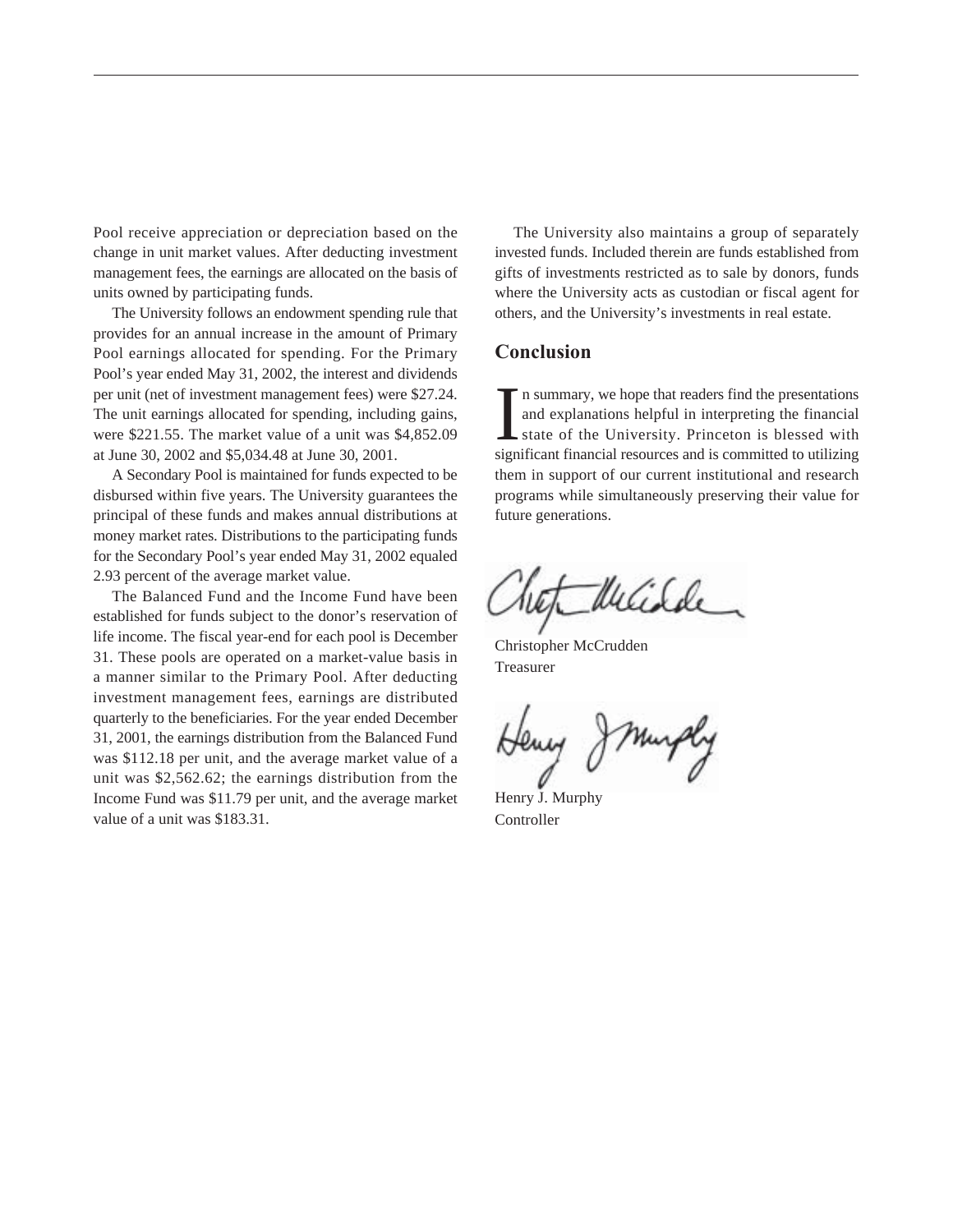Deloitte & Touche LLP Two Hilton Court P.O. Box 319 Parsippany, New Jersey 07054-0319

Tel: (973) 683-7000 Fax: (973) 683-7459 www.us.deloitte.com

# **Deloitte** & Touche

## **INDEPENDENT AUDITORS' REPORT**

To the Board of Trustees of Princeton University

We have audited the accompanying Consolidated Statements of Financial Position of Princeton University (the "University") as of June 30, 2002 and 2001 and the related Consolidated Statements of Activities and Cash Flows for the year ended June 30, 2002. These financial statements are the responsibility of the University's management. Our responsibility is to express an opinion on these financial statements based on our audits. The financial statements include certain prior-year summarized comparative information in total, but not by net asset class. Such information does not include sufficient detail to constitute a presentation in conformity with accounting principles generally accepted in the United States of America. Accordingly, such information should be read in conjunction with the University's financial statements for the year ended June 30, 2001, from which the summarized information was derived.

We conducted our audits in accordance with auditing standards generally accepted in the United States of America. Those standards require that we plan and perform the audit to obtain reasonable assurance about whether the financial statements are free of material misstatement. An audit includes examining, on a test basis, evidence supporting the amounts and disclosures in the financial statements. An audit also includes assessing the accounting principles used and significant estimates made by management, as well as evaluating the overall financial statement presentation. We believe that our audits provide a reasonable basis for our opinion.

In our opinion, such consolidated financial statements present fairly, in all material respects, the financial position of the University at June 30, 2002 and 2001, and the changes in its net assets and its cash flows for the year ended June 30, 2002 in conformity with accounting principles generally accepted in the United States of America.

Deloitte + Journo LLP

November 1 2002

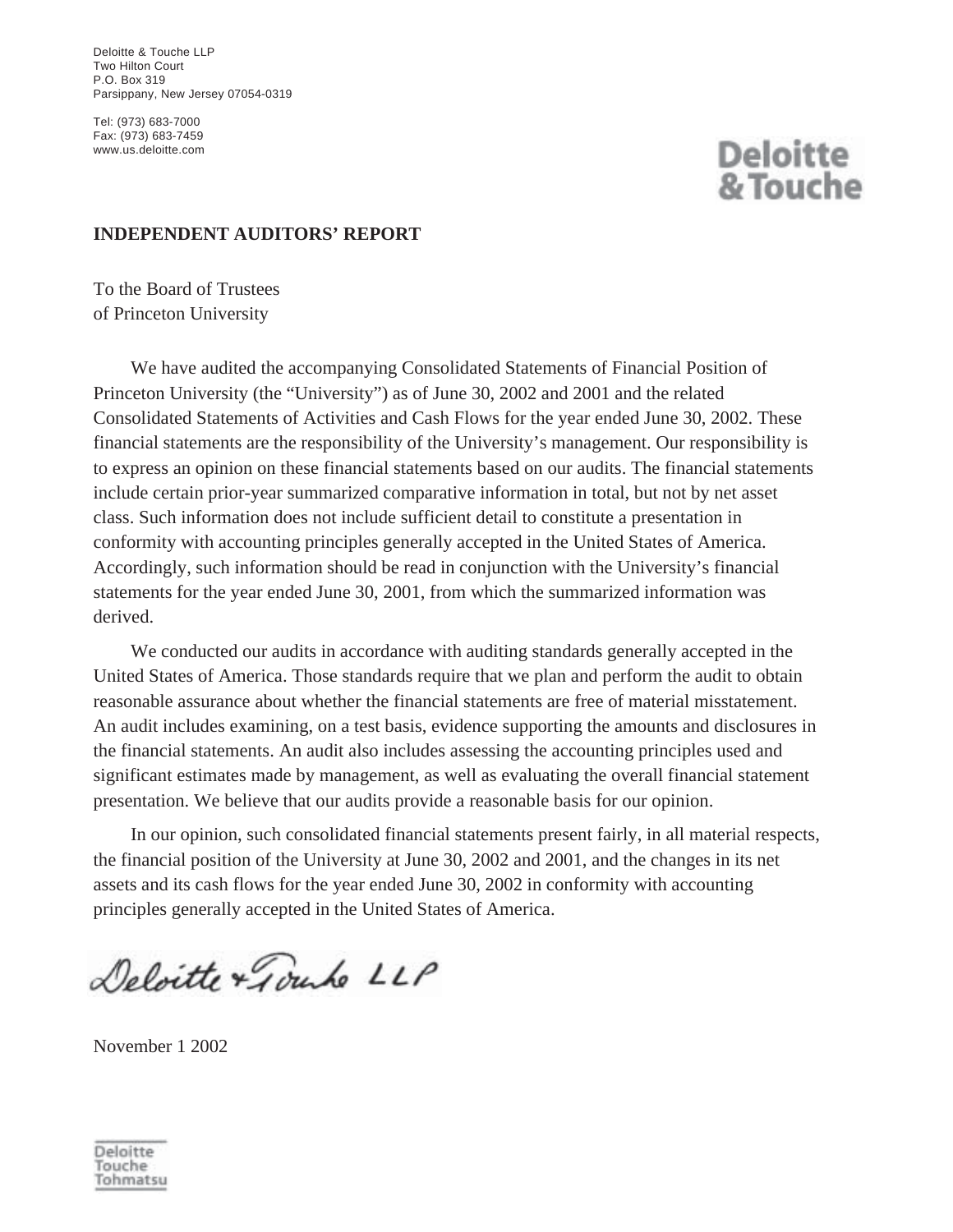# **Princeton University Consolidated Statements of Financial Position**

June 30, 2002 and 2001

| (dollars in thousands)                              | 2002         | 2001         |  |
|-----------------------------------------------------|--------------|--------------|--|
| <b>Assets</b>                                       |              |              |  |
| Cash                                                | \$<br>6,408  | 2,997<br>\$  |  |
| Accounts and accrued interest receivable            | 62,982       | 71,474       |  |
| Contributions receivable                            | 182,485      | 201,011      |  |
| Inventories and deferred charges                    | 63,141       | 43,424       |  |
| Investments at market value                         | 8,833,300    | 8,750,100    |  |
| Assets held in trust by others                      | 79,311       | 88,999       |  |
| Property:                                           |              |              |  |
| Land                                                | 39,791       | 40,107       |  |
| Buildings and improvements                          | 1,295,774    | 1,220,230    |  |
| Construction in progress                            | 95,332       | 48,165       |  |
| Other property                                      | 508,385      | 490,602      |  |
| Accumulated depreciation                            | (567, 149)   | (530, 683)   |  |
| <b>Total</b> assets                                 | \$10,599,760 | \$10,426,426 |  |
| <b>Liabilities</b>                                  |              |              |  |
| Accounts payable                                    | \$<br>49,812 | \$<br>60,131 |  |
| Deposits, advance receipts, and accrued liabilities | 39,693       | 33,415       |  |
| Deposits held in custody for others                 | 114,790      | 126,552      |  |
| Deferred revenues                                   | 42,427       | 42,532       |  |
| Liability under planned giving agreements           | 87,226       | 83,445       |  |
| Federal loan programs                               | 11,662       | 11,288       |  |
| Indebtedness to third parties                       | 573,482      | 464,373      |  |
| Accrued postretirement benefits                     | 122,484      | 108,576      |  |
| <b>Total liabilities</b>                            | 1,041,576    | 930,312      |  |
| <b>Net Assets</b>                                   |              |              |  |
| Unrestricted                                        | 7,784,206    | 7,743,630    |  |
| Temporarily restricted                              | 778,647      | 788,513      |  |
| Permanently restricted                              | 995,331      | 963,971      |  |
| Total net assets                                    | 9,558,184    | 9,496,114    |  |
| <b>Total Liabilities and Net Assets</b>             | \$10,599,760 | \$10,426,426 |  |

See notes to consolidated financial statements.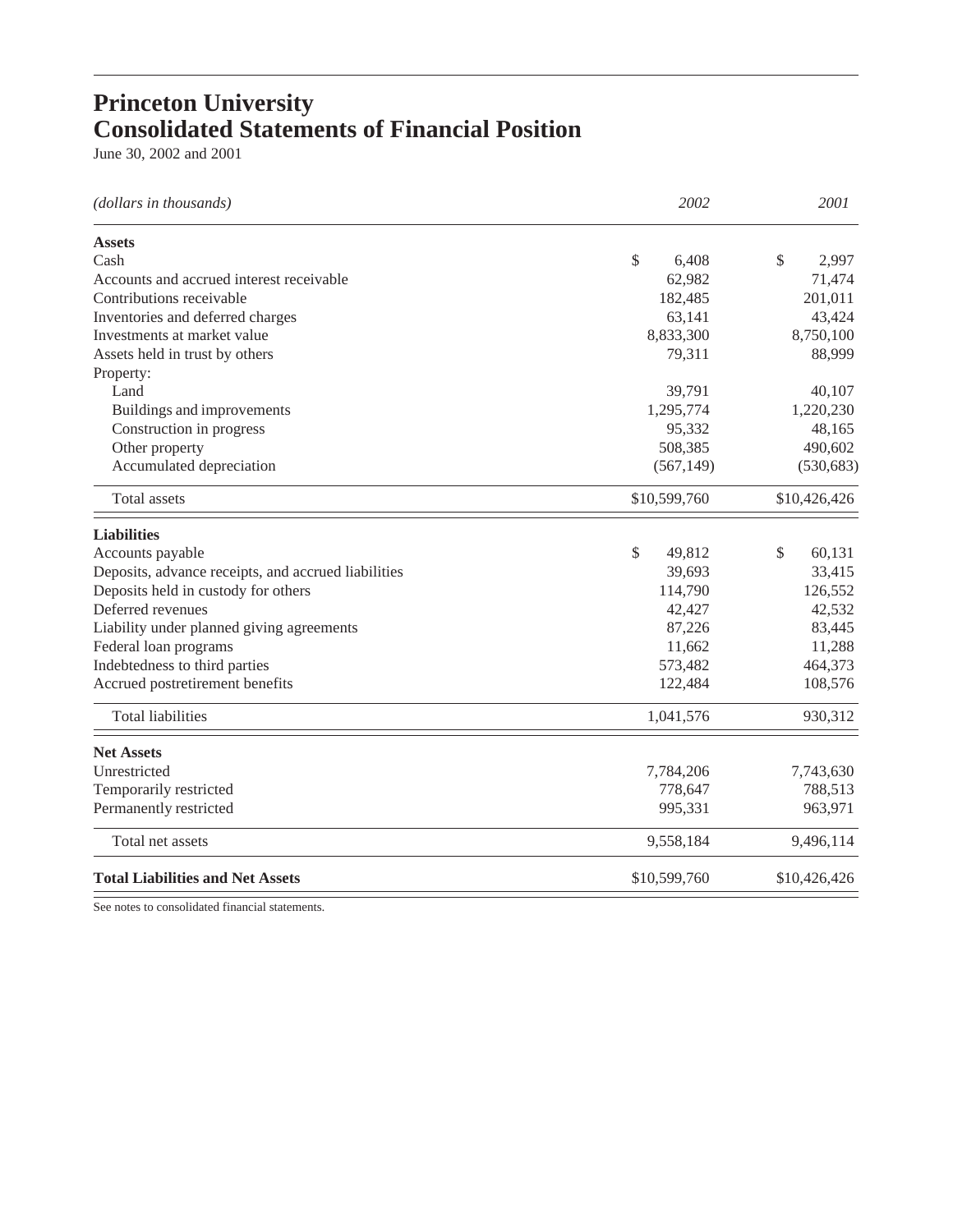# **Princeton University Consolidated Statement of Activities**

Year ended June 30, 2002 (with comparative totals for 2001)

| (dollars in thousands)                         | Unrestricted          | Temporarily<br>Restricted | Permanently<br>Restricted | 2002<br><b>Total</b>  | 2001<br><b>Total</b>  |
|------------------------------------------------|-----------------------|---------------------------|---------------------------|-----------------------|-----------------------|
| Revenues, gains, and other support             |                       |                           |                           |                       |                       |
| Tuition and fees                               | 168,402<br>\$         |                           |                           | \$<br>168,402         | \$<br>160,266         |
| Less scholarships and fellowships              | (85, 134)             |                           |                           | (85, 134)             | (72, 110)             |
| Net tuition and fees                           | 83,268                |                           |                           | 83,268                | 88,156                |
| Government grants and contracts                | 178,202               |                           |                           | 178,202               | 165,951               |
| Private gifts, grants, and contracts           | 70,750                |                           |                           | 70,750                | 61,590                |
| Sales and services of auxiliary activities     | 57,886                |                           |                           | 57,886                | 56,404                |
| Other sources                                  | 33,827                |                           |                           | 33,827                | 19,839                |
| Investment earnings distributed                | 294,574               | \$<br>31,614              |                           | 326,188               | 246,770               |
| Total revenues, gains, and other support       | 718,507               | 31,614                    |                           | 750,121               | 638,710               |
| Net assets released from restrictions          | 69,379                | (69, 379)                 |                           |                       |                       |
| Total revenues, gains, and other support       | 787,886               | (37,765)                  |                           | 750,121               | 638,710               |
| <b>Expenses and losses</b>                     |                       |                           |                           |                       |                       |
| Educational and general:                       |                       |                           |                           |                       |                       |
| Academic departments and programs              | 329,801               |                           |                           | 329,801               | 304,189               |
| Academic support                               | 17,259                |                           |                           | 17,259                | 16,081                |
| Student services                               | 24,504                |                           |                           | 24,504                | 23,724                |
| Library                                        | 35,239                |                           |                           | 35,239                | 33,120                |
| General administration and general             |                       |                           |                           |                       |                       |
| institutional support                          | 71,819                |                           |                           | 71,819                | 67,864                |
| Other student aid                              | 16,531                |                           |                           | 16,531                | 11,853                |
| Plasma Physics Laboratory                      | 73,698                |                           |                           | 73,698                | 67,472                |
| Total educational and general                  | 568,851               |                           |                           | 568,851               | 524,303               |
| Auxiliary activities                           | 101,384               |                           |                           | 101,384               | 94,304                |
| Interest on indebtedness                       | 22,687                |                           |                           | 22,687                | 21,057                |
| Total expenses and losses                      | 692,922               |                           |                           | 692,922               | 639,664               |
| Excess of revenues                             |                       |                           |                           |                       |                       |
| over expenses from operations                  | 94,964                | (37,765)                  |                           | 57,199                | (954)                 |
| Nonoperating activities                        |                       |                           |                           |                       |                       |
| Adjustments to planned giving agreements       |                       | (6,797)                   | \$<br>3,733               | (3,064)               | (244)                 |
| Decrease in value of assets held               |                       |                           |                           |                       |                       |
| in trust by others                             |                       |                           | (9,688)                   | (9,688)               | (14, 342)             |
| Private gifts, noncurrent                      | 37,511                | 55,506                    | 29,644                    | 122,661               | 70,595                |
| Net unrealized appreciation (depreciation) on  |                       |                           |                           |                       |                       |
| investments<br>Investment earnings             | (382, 490)<br>585,165 | (8,016)<br>18,820         | 13<br>7,658               | (390, 493)<br>611,643 | (711, 605)<br>862,761 |
| Distribution of prior year investment earnings |                       |                           |                           |                       |                       |
| for spending                                   | (294, 574)            | (31, 614)                 |                           | (326, 188)            | (246,770)             |
| Increase (decrease) from nonoperating activity | (54, 388)             | 27,899                    | 31,360                    | 4,871                 | (39,605)              |
| Increase (decrease) in net assets              | 40,576                | (9,866)                   | 31,360                    | 62,070                | (40, 559)             |
| Net assets at the beginning of the year        | 7,743,630             | 788,513                   | 963,971                   | 9,496,114             | 9,536,673             |
|                                                |                       |                           |                           |                       |                       |
| Net assets at the end of the year              | \$7,784,206           | \$<br>778,647             | \$<br>995,331             | \$9,558,184           | \$9,496,114           |

See notes to consolidated financial statements.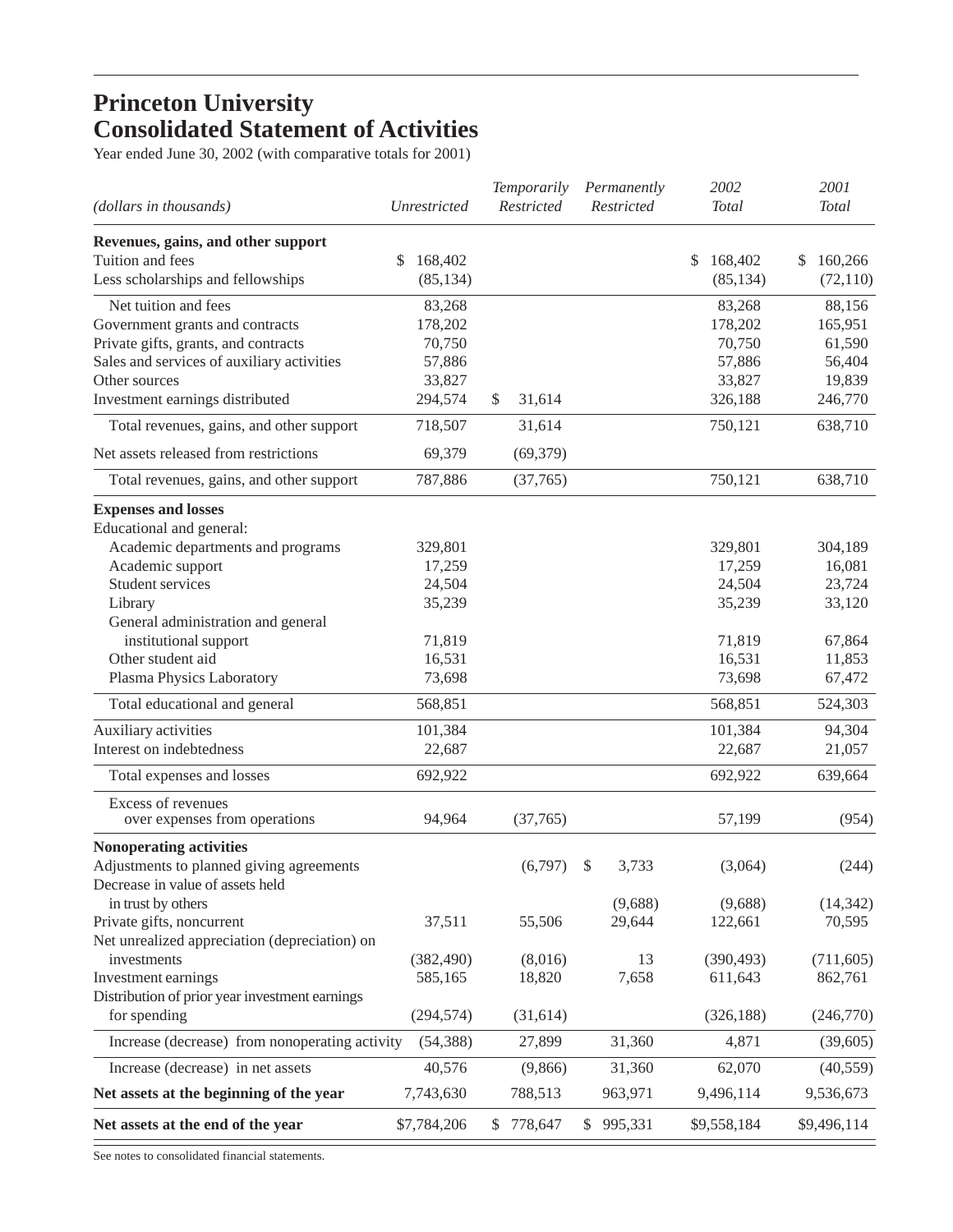# **Princeton University Consolidated Statements of Cash Flows**

Years ended June 30, 2002 and 2001

| (dollars in thousands)                                    | 2002         | 2001                   |
|-----------------------------------------------------------|--------------|------------------------|
| Cash flows from operating activities:                     |              |                        |
| Change in net assets                                      | \$<br>62,070 | \$<br>(40, 559)        |
| Adjustments to reconcile change in net assets to net cash |              |                        |
| provided by operating activities:                         |              |                        |
| Depreciation expense                                      | 61,103       | 58,000                 |
| Property gifts-in-kind                                    | (1,279)      | (3,805)                |
| Adjustments to planned giving agreements                  | 3,064        | 244                    |
| Realized gain on investments                              | (311, 393)   | (656, 020)             |
| Unrealized depreciation on investments                    | 390,493      | 711,605                |
| Gain on disposal of fixed assets                          | (16, 801)    | (1,764)                |
| Contributions received for long-term investment           | (75, 409)    | (41,918)               |
| Changes in operating assets and liabilities:              |              |                        |
| Decrease in operating assets                              | 16,989       | 57,970                 |
| Increase (decrease) in operating liabilities              | (2,000)      | 23,596                 |
| Net cash provided by operating activities                 | 126,837      | 107,349                |
| Cash flows from investing activities:                     |              |                        |
| Purchases of property, plant, and equipment               | (167, 680)   | (154, 345)             |
| Proceeds from disposal of property, plant, and equipment  | 20,625       | 6,213                  |
| Purchases of investments                                  | (4,603,725)  | (9,316,382)            |
| Proceeds from maturities/sales of investments             | 4,441,745    | 9,283,815              |
| Net cash used by investing activities                     | (309, 035)   | (180, 699)             |
| <b>Cash flows from financing activities:</b>              |              |                        |
| Issuance of indebtedness to third parties                 | 143,976      | 63,765                 |
| Payment of debt principal                                 | (34, 867)    | (35,381)               |
| Contributions received for long-term investment           | 75,409       | 41,918                 |
| Transactions on planned giving agreements                 | 717          | (628)                  |
| Government advances for loan funds                        | 374          | 347                    |
| Net cash provided by financing activities                 | 185,609      | 70,021                 |
| Net increase (decrease) in cash                           | 3,411        | (3,329)                |
| Cash at beginning of year                                 | 2,997        | 6,326                  |
| Cash at end of year                                       | \$<br>6,408  | $\mathcal{S}$<br>2,997 |
| Supplemental disclosures:                                 |              |                        |
| Interest paid                                             | \$<br>22,687 | \$<br>21,057           |

See notes to consolidated financial statements.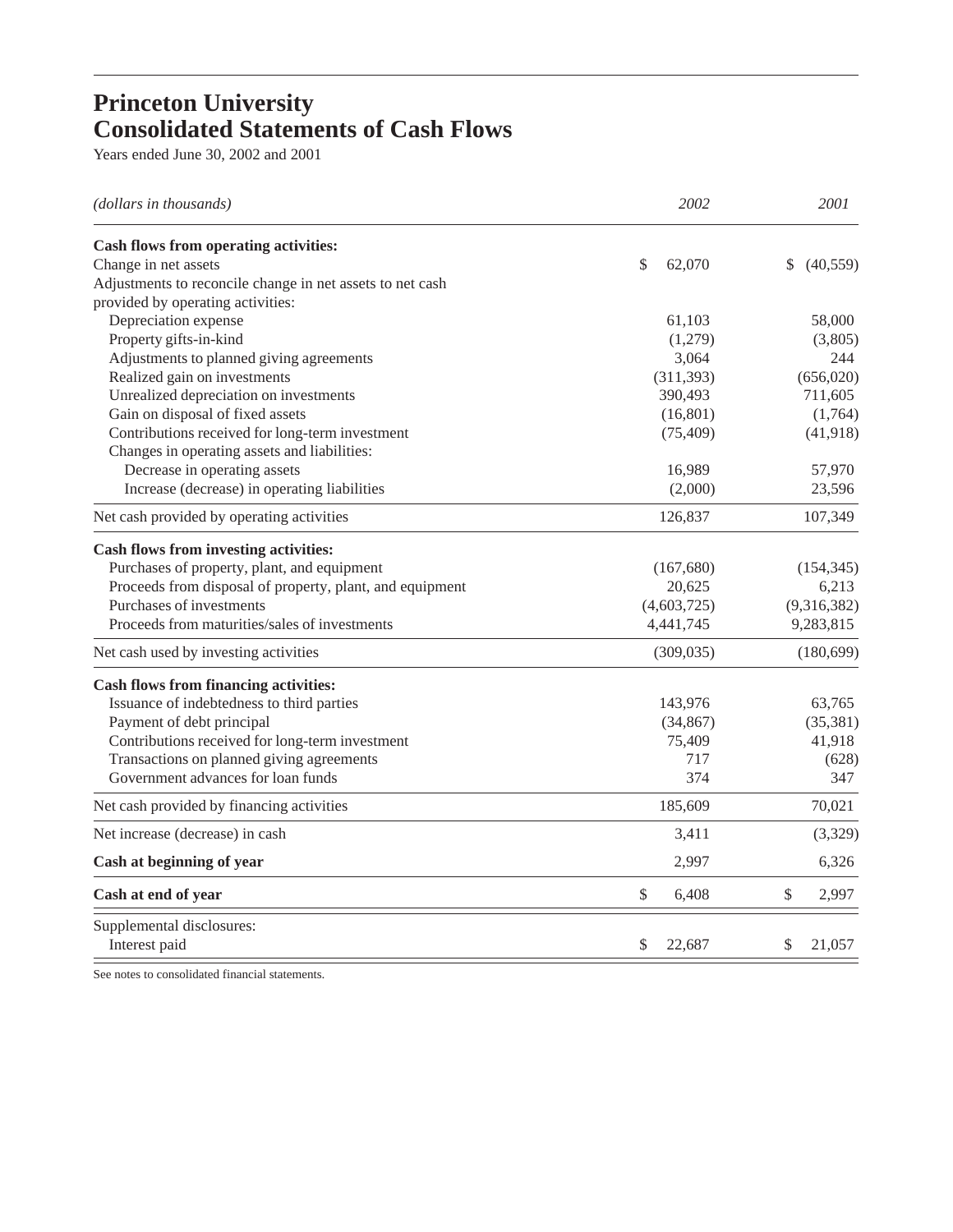## **Princeton University Notes to Consolidated Financial Statements**

**Year ended June 30, 2002**

#### **Nature of operations**

Princeton University (the "University") is a privately endowed, nonsectarian institution of higher learning. When the University was chartered in 1746 as the College of New Jersey, it became the fourth college in British North America. It was renamed Princeton University in 1896. Originally located in Elizabeth, New Jersey, and later located in Newark, New Jersey, the school was moved to Princeton, New Jersey, in 1756.

The student body numbers approximately 4,600 undergraduates and 1,800 graduate students in more than 60 departments and programs. The University offers instruction in the liberal arts and sciences and in professional programs of the School of Architecture, the School of Engineering and Applied Science, and the Woodrow Wilson School of Public and International Affairs. The faculty numbers more than 1,000, including visitors and part-time appointments.

#### **Summary of significant accounting policies**

The financial statements of the University are prepared on the accrual basis and include the accounts of its wholly owned subsidiaries and two foundations controlled by the University. Financial information conforms to the statements of accounting principles of the Financial Accounting Standards Board (FASB) and to the American Institute of Certified Public Accountants *Audit and Accounting Guide for Not-for-Profit Organizations.* Recent pronouncements of the FASB include Statements of Financial Accounting Standards ("SFAS") No. 116, *Accounting for Contributions Received and Contributions Made*, and SFAS No. 117, *Financial Statements of Not-for-Profit Organizations*, issued by the Financial Accounting Standards Board.

Under SFAS No. 116, unconditional promises to give are recognized as revenues in the year made, not in the year in which the cash is received. The amounts are presentvalued based on expected collections. Amounts received from donors to planned giving programs are shown in part as a liability for the present value of annuity payments to the donor and the balance as a gift of either temporarily or permanently restricted net assets.

SFAS No. 117 prescribes the standards for external financial statements and requires not-for-profit organizations to prepare a statement of financial position (balance sheet), statement of activities, and statement of cash flows. It requires the classification of the organization's net assets and its revenues and expenses into three categories according to the existence or absence of donor-imposed restrictions—permanently restricted, temporarily restricted, or unrestricted. Changes in each category are reflected in the statement of activities, certain of which are further categorized as nonoperating. Such activities primarily reflect transactions of a long-term investment or capital nature, including contributions receivable in future periods, contributions subject to donorimposed restrictions, and gains and losses on investments in excess of the University's spending rule. Other significant accounting policies are described elsewhere in these notes.

The preparation of the University's financial statements in conformity with generally accepted accounting principles requires management to make estimates and assumptions that affect the reported amounts of assets and liabilities and disclosure of contingent assets and liabilities at the dates of the consolidated statements of financial position and the reported amounts of revenue and expense included in the consolidated statement of activities. Actual results could differ from such estimates.

The prior year financial statements of the University include certain reclassifications to conform to the current year presentation.

#### **Investments**

All investments in equity securities with readily determinable fair values and all investments in debt securities are reported at fair values. In addition, the University utilizes fair values for reporting other investments, primarily limited partnerships and derivatives.

The fair value of marketable equity, debt, and certain derivative securities (which includes both domestic and foreign issues) is generally based upon a combination of published current market prices and exchange rates. The fair value of restricted securities and other investments, where published market prices are not available, is based on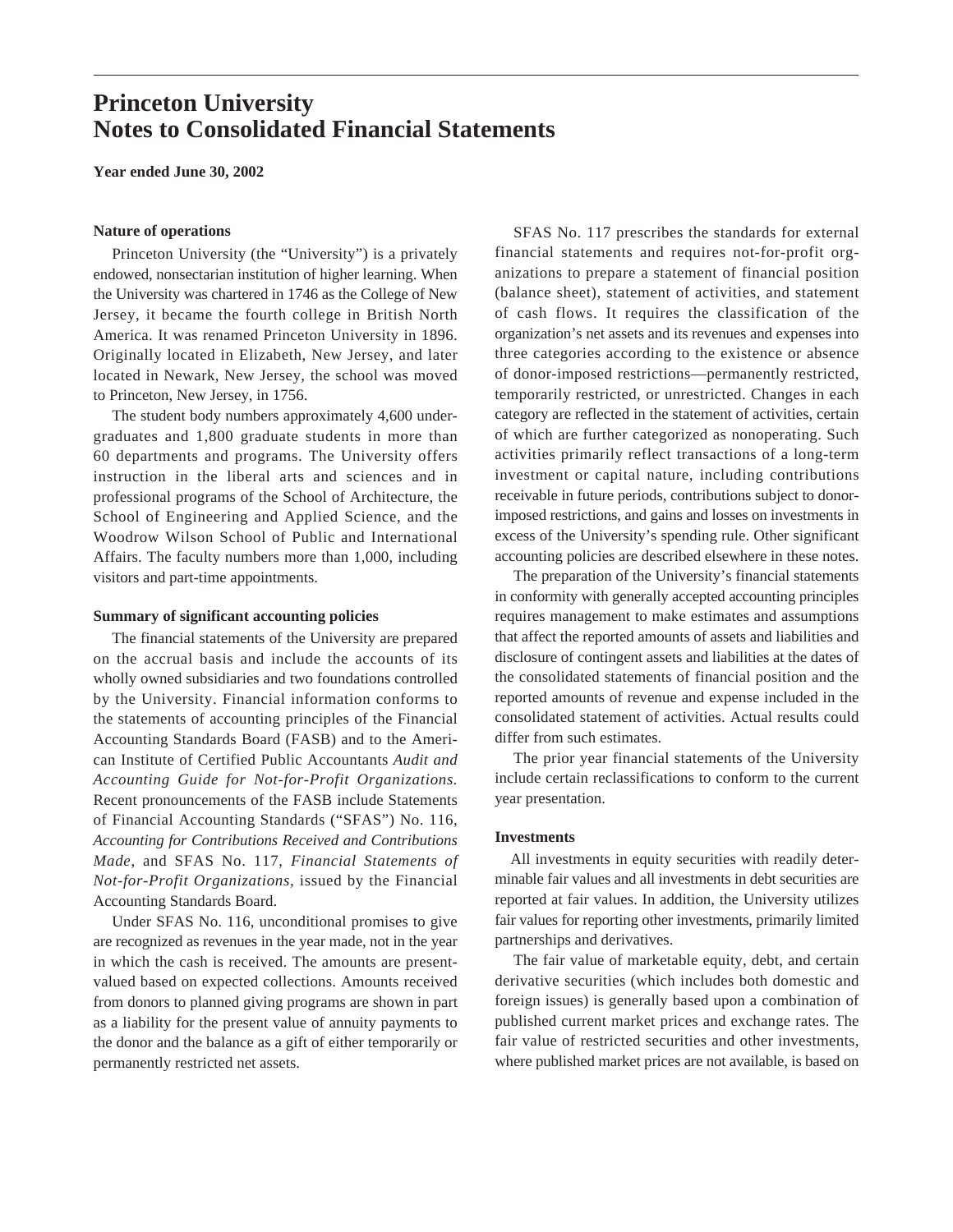estimated values when practicable, or at a nominal value. The fair values of limited partnerships have been based on estimates and assumptions determined by the respective general partners or a valuation committee in the absence of readily ascertainable market values. A summary of investments at fair value at June 30, 2002 and 2001 is as follows (in millions):

|                                      | 2002      | 2001      |
|--------------------------------------|-----------|-----------|
| Managed portfolio:                   |           |           |
| Equity accounts                      | \$5,284.5 | \$5,486.8 |
| Fixed income accounts                | 1,479.2   | 1,073.8   |
| Limited partnerships                 | 1,624.5   | 1,822.6   |
| Educational loans and mortgages      | 258.7     | 233.0     |
| Miscellaneous assets                 | 186.4     | 133.9     |
|                                      |           |           |
| Gross investments                    | 8,833.3   | 8,750.1   |
| <b>Planned Giving investments</b>    | (210.2)   | (190.8)   |
| Bond proceeds awaiting drawdown      | (25.4)    | (13.8)    |
| Government funding for student loans | (41.1)    | (15.0)    |
| Working capital                      | (264.0)   | (171.5)   |
| Net University                       |           |           |
| investment portfolio                 | \$8,319.6 | \$8,359.0 |
|                                      |           |           |

The composition of net investment return for the years ended June 30, 2002 and 2001 were as follows (in thousands):

|                                               | 2002       | 2001        |
|-----------------------------------------------|------------|-------------|
| Realized and unrealized gains<br>and (losses) | \$(79,100) | \$ (55,586) |
| Interest, dividends, and<br>other income      | 300,250    | 206,742     |
| Total                                         | \$221,150  | \$151,156   |
|                                               |            |             |

The University follows a spending rule for its endowment funds, including funds functioning as endowment, that provides for regular increases in spending while preserv-ing the long-term purchasing power of the endowment. Earnings available for spending are shown in the Consolidated Statement of Activities as operating income, and the balance as nonoperating income.

As of June 30, 2002 and 2001, the University had loaned certain securities, returnable on demand, with a market value of \$216 and \$199 million, respectively, to several financial institutions that have deposited collateral with respect to such securities of \$222 and \$204 million, respectively. The University receives income on the invested collateral, and also continues to receive interest and dividends from the securities on loan. The collateral received in connection with the securities lending program is reduced by the liability to borrowers for financial statement purposes.

As part of its investment strategy, the University enters into a variety of financial instruments and strategies, including futures, swaps, options, short sales, and forward foreign currency exchange contracts. In all cases except forward foreign currency exchange and swap contracts, these transactions are traded through securities and commodities exchanges. The forward foreign currency exchange and swap contracts are executed with creditworthy banks and brokerage firms.

A swap program in real estate investment trusts (REITs) is in effect. Under the terms of the program the University receives the return on an approximately \$100 million basket of REITs. At June 30 the market value of the basket was approximately \$2.6 million less than the notional value, and such unrealized loss is reflected in the market value of the portfolio.

#### **Property**

Land additions subsequent to June 30, 1973 are reported at estimated market value at the date of gift, in the case of gifts, and at cost in all other cases. Land acquired through June 30, 1973 is carried at estimated value at that date, computed using municipal tax assessments because it was not practicable to determine historical cost or the market value at the date of gift.

Buildings and improvements are stated at cost. Expenditures for operation and maintenance of physical plant are expensed as incurred.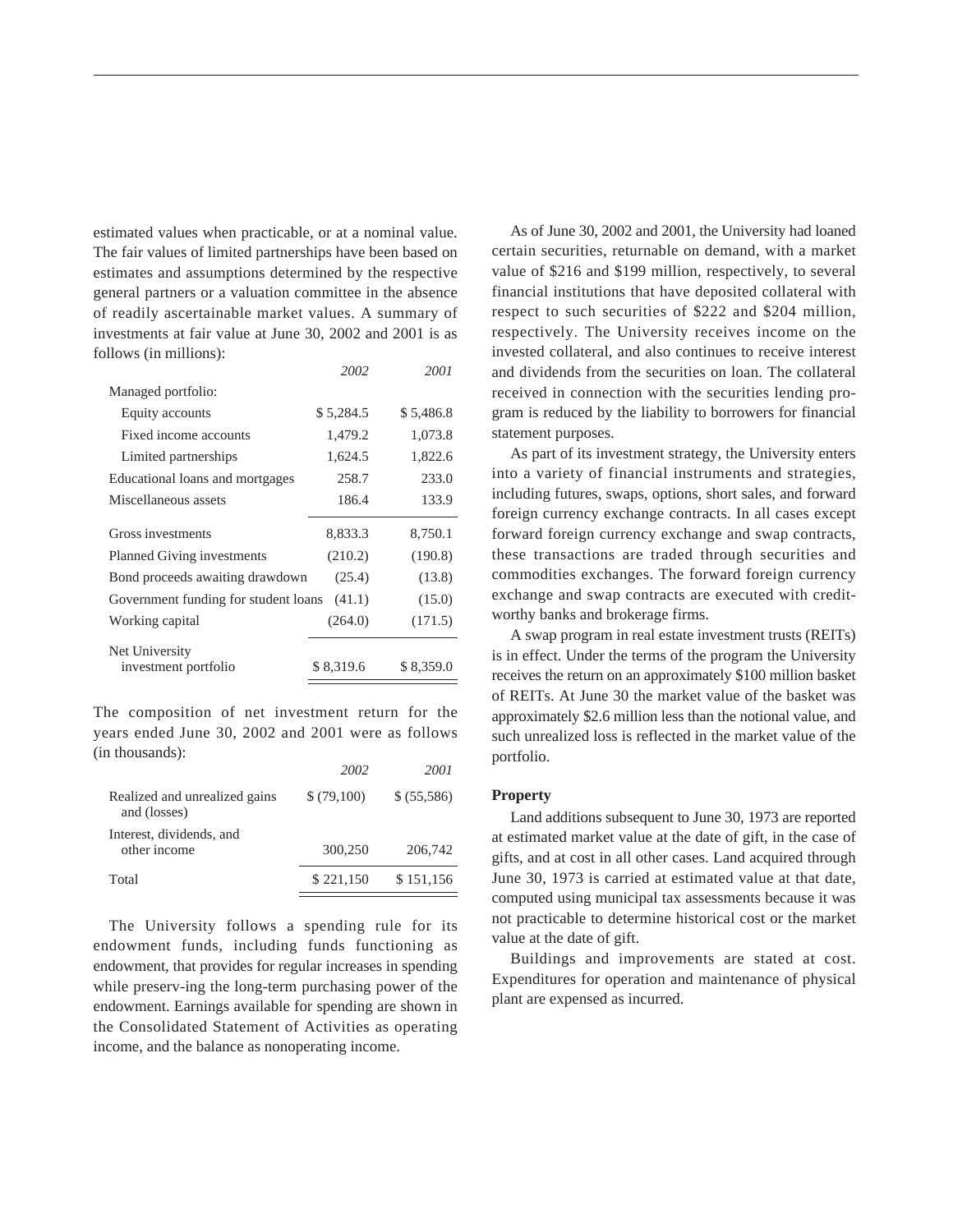Items classified as other property at June 30, 2002 and 2001 consist of the following (in thousands):

|                                             | 2002      | 2001      |
|---------------------------------------------|-----------|-----------|
| Equipment                                   | \$239,691 | \$233,966 |
| Rare books                                  | 42.756    | 41,451    |
| Library books, periodicals,<br>and bindings | 157,505   | 147,682   |
| Fine arts objects                           | 68,433    | 67,503    |
| Total                                       | \$508,385 | \$490,602 |

Equipment, rare books, and library books, periodicals, and bindings are stated at cost. Equipment includes items purchased with federal government funds; an indeterminate portion of those items are expected to be transferred to the University at the termination of the respective grant or contract. In addition to purchases with University funds, the University, since its inception, has received a substantial number of fine arts objects from individual gifts and bequests. Art objects acquired through June 30, 1973 are carried at insurable values at that date because it is not practicable to determine the historical cost or market value at the date of gift. Art objects acquired subsequent to June 30, 1973 are recorded at cost or fair value at the date of gift.

Annual depreciation is calculated on the straight-line method over 30- and 40-year lives for buildings and improvements, 30 years for library books, and 10 and 15 years for equipment.

#### **Funds held in trust by others**

The University is the income beneficiary of various trusts that are held and controlled by independent trustees. In addition, the University is the income beneficiary of entities that qualify as supporting organizations under Section 509(a)(3) of the U.S. Internal Revenue Code. Funds held in trust by others are recognized at the estimated fair value of the assets or the present value of the future cash flows when the irrevocable trust is established or the University is notified of its existence. Funds held in trust by others, stated at fair value, amounted to \$79.3 million in 2002 and \$89.0 million in 2001.

#### **Deferred revenues**

Deferred revenues represent advance receipts relating to the University's real estate leasing activities. Such amounts are amortized over the term of the related leases.

#### **Indebtedness to third parties**

The debt consists of loans through the New Jersey Educational Facilities Authority (NJEFA), taxable revenue bonds, commercial paper, various parental loans with the Student Loan Marketing Association (Sallie Mae) and a local bank, and various mortgages as follows (in thousands):

#### *NJEFA Revenue Bonds*

| Dated August 1, 1993, Series B, 4.17%,<br>due in installments through July 2003,<br>net of unamortized discount of \$11      | 2,064   |
|------------------------------------------------------------------------------------------------------------------------------|---------|
| Dated July 1, 1994, Series A, 5.84%,<br>due in installments through July 2012,<br>net of unamortized discount of \$151       | 10,644  |
| Dated July 1, 1995, Series C, 5.08%,<br>due in installments through July 2025,<br>net of unamortized discount of \$230       | 15,200  |
| Dated July 1, 1996, Series C, 4.86%<br>due in installments through July 2006,<br>net of unamortized discount of \$29         | 11,226  |
| Dated July 1, 1997, Series E, 4.42%,<br>due in installments through July 2007,<br>net of unamortized discount of \$32        | 12,318  |
| Dated July 1, 1998, Series E, 4.87%,<br>due in installments through July 2024,<br>net of unamortized discount of \$73        | 17,227  |
| Dated July 1, 1998, Series F, 4.44%,<br>due in installments through July 2018,<br>net of unamortized discount of \$138       | 27,077  |
| Dated February 15, 1999, Series A, 4.80%,<br>due in installments through July 2029,<br>net of unamortized discount of \$348  | 42,542  |
| Dated July 15, 1999, Series B, 4.98%,<br>due in installments through July 2019,<br>net of unamortized discount of \$432      | 44,863  |
| Dated June 15, 2000, Series E, 5.35%,<br>due in installments through July 2020,<br>net of unamortized discount of \$415      | 46,655  |
| Dated October 15, 2000, Series H, 5.34%,<br>due in installments through July 2030,<br>net of unamortized discount of \$1,397 | 96,748  |
| Dated October 17, 2001, Series B, Variable<br>Rate Bonds, due in installments through<br><b>July 2022</b>                    | 100,000 |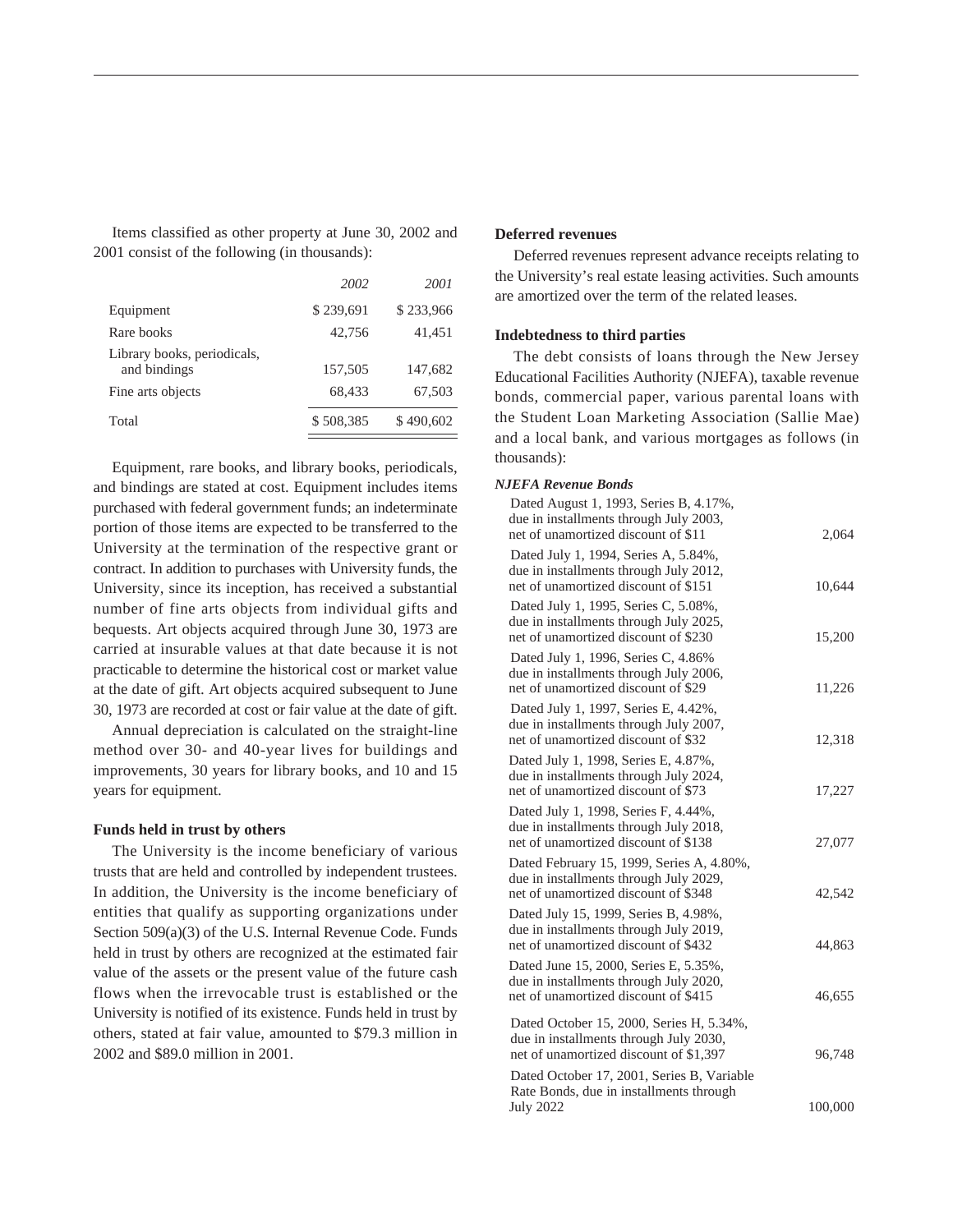| <b>NJEFA Dormitory Safety Trust Fund Bonds</b><br>Dated August 14, 2001, Series 2001A    | 11,650    |
|------------------------------------------------------------------------------------------|-----------|
| <b>NJEFA Equipment Leasing Fund Bonds</b><br>Dated October 11, 2001, Series 2001A, 3.09% | 63        |
| NJEFA Capital Improvement Fund                                                           |           |
| Dated August 1, 2000, Series A, 5.72%<br>due in installments through August 2020         | 2,002     |
| <b>Taxable Revenue Bonds</b>                                                             |           |
| Dated March 15, 1994, Series 1994B, 6.41%,<br>due in installments through July 2002      | 4,970     |
| Dated March 15, 1994, Series 1994C, 6.48%,<br>due in installments through July 2003,     |           |
| net of unamortized discount of \$9                                                       | 2,911     |
| <b>Commercial Paper</b>                                                                  | 74,600    |
| <b>Parental Loans</b>                                                                    | 50,467    |
| <i>Mortgages</i>                                                                         | 255       |
| Total                                                                                    | \$573,482 |

The proceeds of NJEFA loans were used primarily for renovation and rehabilitation of University facilities and purchases of capital equipment. The proceeds of the Taxable Revenue Bonds were used to advance refund certain NJEFA loans and to reimburse the University for the cost of renovation and rehabilitation of University facilities and purchases of capital equipment in recent years that, due to statutory limitation, could not be financed with taxexempt debt.

Subsequent to June 30, 2002, the University issued bonds of \$100 million through the NJEFA. The purpose of the bonds was to provide funding for the annual major maintenance, capital equipment and renovation budgets, and is a 20-year, variable rate issue. The University intends to issue additional bonds in the future.

The NJEFA loan agreements entered into through 1998 contain certain restrictive covenants with which the University must comply. Specifically, the ratio of available assets to general liabilities, as defined in the loan agreements, shall be equal to at least two to one. Also, the University pledges tuition and fees received from all students up to an amount equal to one and one half times the maximum annual debt service on outstanding NJEFA bonds issued through 1998, in addition to the full faith and credit of the University. The University was in compliance with these covenants at June 30, 2002.

Loans with the Student Loan Marketing Association (Sallie Mae) are used for the parental loan program. As of June 30, 2002, the amount outstanding was \$21.7 million, at rates ranging from 2.2 percent to 9.9 percent. As collateral, the University pledges these parent loans and additional student loans for which Sallie Mae provides a second market. In fiscal 1999 the University entered into a loan facility with a local bank to provide funding up to \$40 million for the parental loan program. Terms to the borrowers are similar to the Sallie Mae program in that fixed or variable rates may be selected on a pass-through basis; terms may be as long as 14 years. At June 30, 2002 the balance outstanding was \$28.8 million at rates ranging from 2.0 percent to 7.4 percent.

In fiscal year 1998 a commercial paper program was authorized as an initial step of a financing proposal to provide construction funds for several approved capital projects. The proceeds have permitted construction to proceed until permanent financing from gifts or other sources has been made available. The program has been authorized to a maximum level of \$120 million for a period of up to five years. At June 30, 2002, \$74.6 million was issued through the NJEFA on a tax-exempt basis to the investors. Maturities of the debt were from 21 to 77 days, and the nominal interest rate was 1.38 percent.

Principal payments for each of the next five years and thereafter on debt outstanding at June 30, 2002, excluding commercial paper, are as follows (in thousands):

|                      | Principal<br>payments |
|----------------------|-----------------------|
| 2003                 | 37,820<br>\$          |
| 2004                 | 32,514                |
| 2005                 | 29,617                |
| 2006                 | 30,382                |
| 2007                 | 25,449                |
| Thereafter           | 346,365               |
| Subtotal             | 502,147               |
| Unamortized discount | (3,265)               |
| Net long-term debt   | \$498,882             |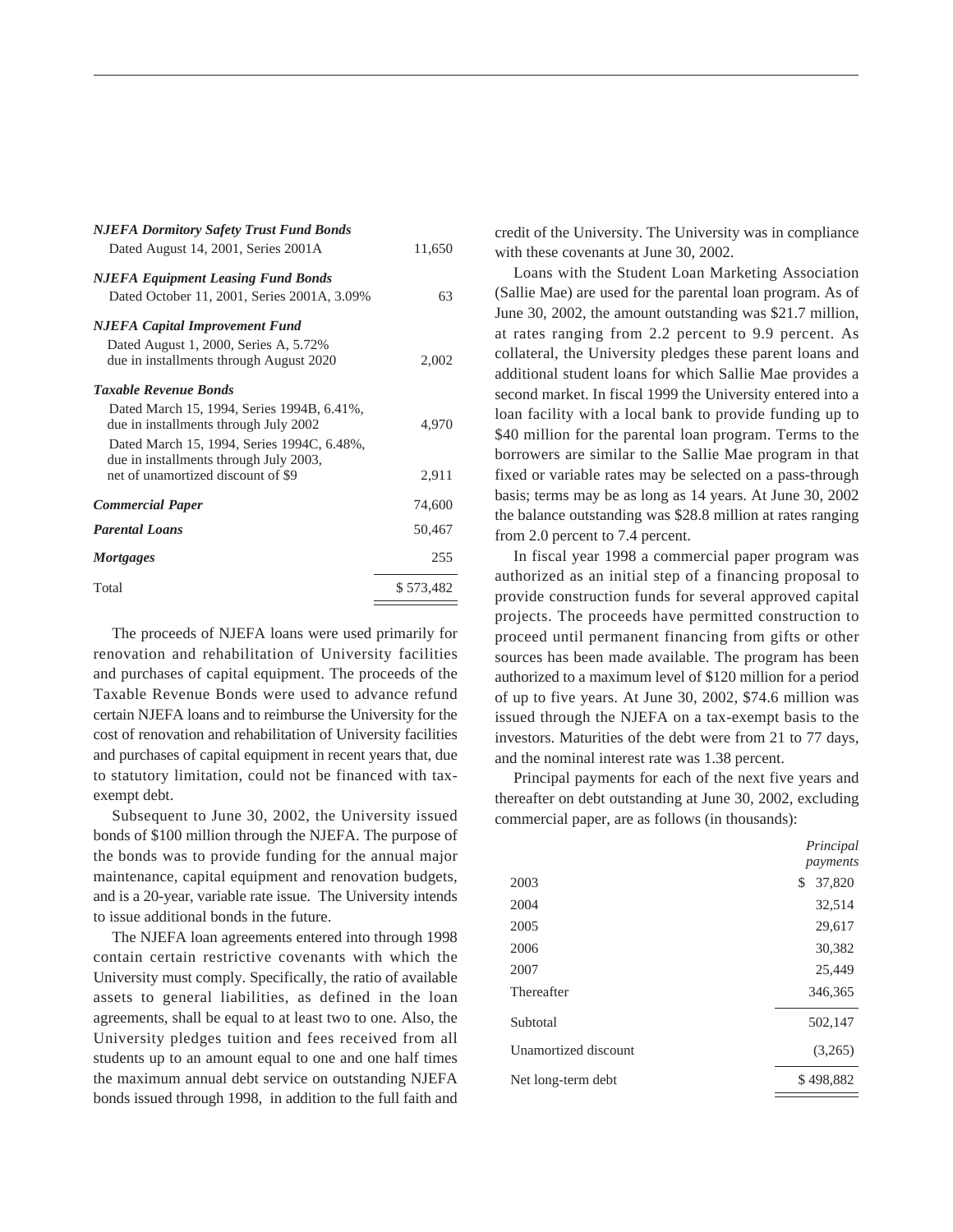The fair value of the University's long-term debt is estimated based on current notes offered for the same or similar issues with similar security, terms, and maturities. At June 30, 2002, the carrying value and the estimated fair value of the University's long-term debt, excluding commercial paper, were \$498.9 million and \$509.8 million, respectively.

#### **Commitments and contingencies**

At June 30, 2002, the University had authorized major renovation and capital construction projects for more than \$400 million including the Genomics Institute (\$53 million), new undergraduate housing (\$35 million), and a dormitory renovation program (\$61 million). Of the total, approximately \$300 million had not yet been expended. Also, the University is obligated under certain limited partnership agreements to advance additional funding periodically up to specified levels. At June 30, 2002, the University had unfunded commitments of \$1.269 billion that are likely to be called through the life of the partnerships.

#### **Employee benefit plans**

Effective January 1, 1994, all faculty and staff who meet specific employment requirements participate in a defined contribution plan, which participates in the Teachers Insurance and Annuity Association (TIAA) and College Retirement Equities Fund (CREF). Prior to this date, the University participated in a TIAA and CREF defined contribution plan for faculty and certain administrative employees, while all other employees participated in a noncontributory defined benefit plan. The University's contributions were \$28.9 million for the year ended June 30, 2002. The defined contribution plan permits employee contributions.

#### **Postretirement benefits other than pensions**

Effective July 1, 1993, the University adopted the provisions of SFAS No. 106, *Accounting for Postretirement Benefits Other Than Pensions*. SFAS 106 requires employers to recognize the cost of providing postretirement benefits for employees over the period of their working years. The University has calculated its Accumulated Postretirement Benefits Obligation (APBO) and elected to amortize it over 20 years.

The University provides single coverage health insurance to its retirees who meet certain eligibility requirements. Participants may purchase additional dependent or premium coverage. The accounting for the plan anticipates future cost-sharing changes to the written plan that are consistent with the University's expressed intent to increase retiree contributions in line with medical costs.

The benefits cost for the year consists of the following (in thousands):

| Service cost                          | 4,805<br>S. |
|---------------------------------------|-------------|
| Interest cost                         | 10,572      |
| Net amortization of transition amount | 6,361       |
| Other                                 | (1,623)     |
| Total                                 | \$20,115    |

The APBO at June 30, 2002 consisted of actuarially determined obligations to the following categories of employees (in thousands):

| Retirees                        | \$ 66,748 |
|---------------------------------|-----------|
| Fully eligible active employees | 38.573    |
| Other active participants       | 42,427    |
| Total                           | \$147,748 |

Reconciliation of funded status (in thousands):

| Accumulated postretirement benefit obligation<br>and funded status | \$147,748 |
|--------------------------------------------------------------------|-----------|
| Unrecognized transition obligation existing<br>at June 30, 2002    | (33,739)  |
| Unrecognized net gain                                              | 8.475     |
| Accrued expense at June 30, 2002                                   | \$122,484 |

An assumed discount rate of 7.25 percent was used to calculate the APBO. The assumed health care cost trend rate to be used to calculate the University's cost of benefits for fiscal 2002 is an increase of 10 percent over the costs for fiscal 2001. The cost trend used to calculate the APBO ranges downward to 5.0 percent in the year 2012 and thereafter. An increase of 1 percent in the cost trend rate would raise the APBO to \$169.7 million and cause the service and interest cost components of the net periodic cost to be increased by \$2.7 million.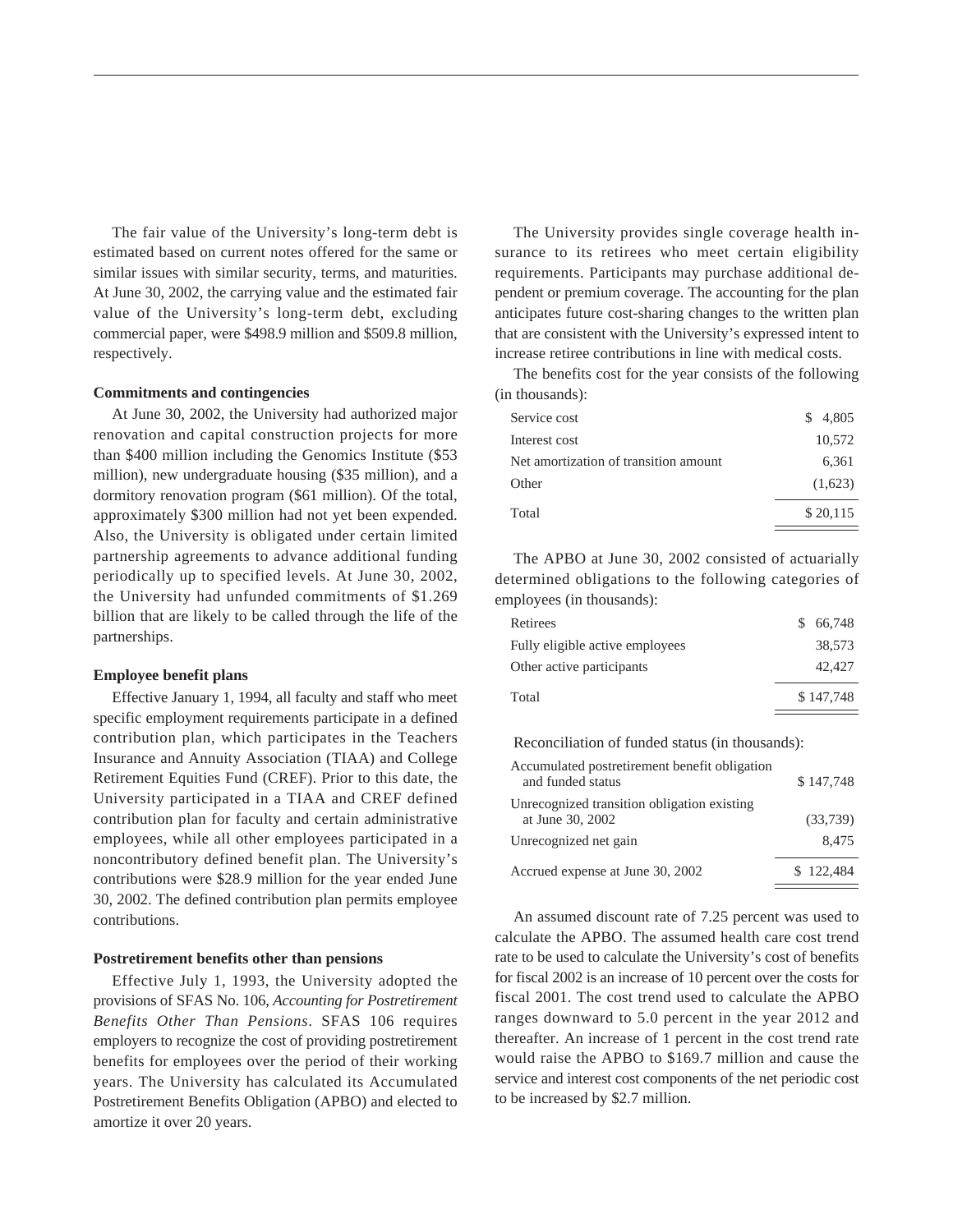#### **Promises to give**

At June 30, 2002 and 2001 the University had received from donors unconditional promises to give contributions of amounts receivable in the following periods (in thousands):

|                           | 2002      | 2001      |
|---------------------------|-----------|-----------|
| Less than one year        | 69,978    | 61,842    |
| One to five years         | 81,587    | 138,184   |
| More than five years      | 60,300    | 43,437    |
| Total                     | 211,865   | 243,463   |
| Less unamortized discount | 29,380    | 42,452    |
| Net amount                | \$182.485 | \$201,011 |
|                           |           |           |

The amounts promised have been discounted at a rate for intermediate-term funds to take into account the time value of money. Current year promises are included in revenue as additions to temporarily or permanently restricted net assets, as determined by the donors.

In addition, the University has received from donors promises to give \$53.6 million, which are conditioned upon the raising of matching gifts from other sources and other criteria. These amounts will be recognized as income in the periods in which the conditions have been fulfilled.

#### **Net assets**

Net assets are categorized as unrestricted, temporarily restricted, and permanently restricted*.* The unrestricted category contains, in addition to expendable funds, amounts dedicated to special programs, invested in plant and equipment, and designated for other related purposes. Temporarily restricted net assets are those that may be spent after the occurrence of an event or time certain, and permanently restricted net assets cannot be spent.

#### **Fair value of financial instruments**

Except as set forth elsewhere in these notes, the University's other financial instruments are carried in the balance sheet at amounts that approximate their fair values.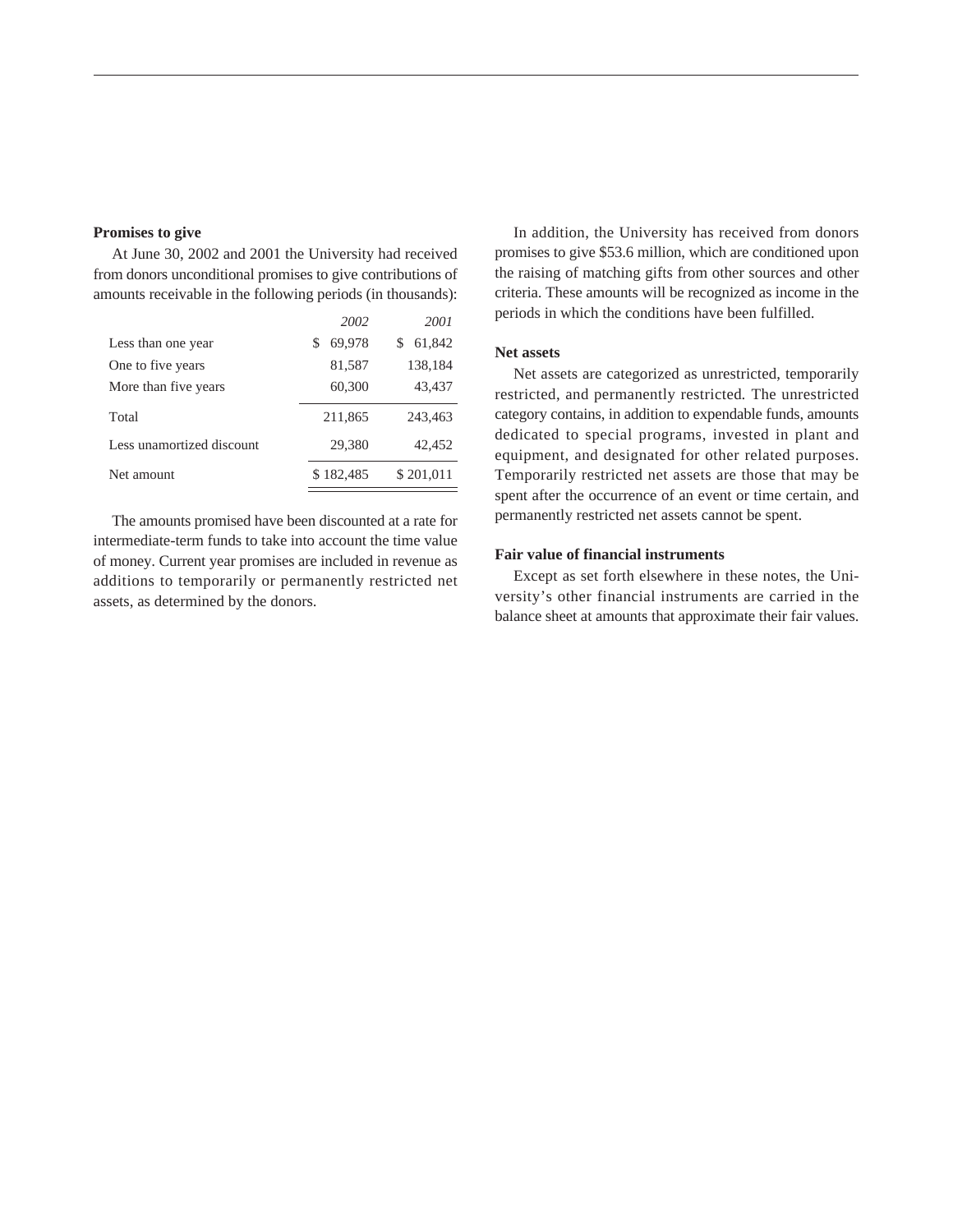# **Trustees of the University†**

#### **Ex Officio**

President Shirley M. Tilghman

#### **Trustees**

A. Scott Berg '71 (2003) Ruth L. Berkelman '73 (2004) Charles H. Brown, Jr. '02 (2006) Dennis J. Brownlee '74 (2011) Janet Morrison Clarke '75 (2008) Elizabeth A. Duffy '88 (2005) Anthony B. Evnin '62 (2007) William Clay Ford, Jr. '79 (2005) Kathryn A. Hall '80 (2006) Wesley L. Harris \*65 \*68 (2005) Preston H. Haskell III '60 (2006) Brent L. Henry '69 (2009) Mellody L. Hobson '91 (2006) Brian C. Johnson '99 (2003) Martin P. Johnson '81 (2006) Andrea Jung '79 (2003) Dennis J. Keller '63 (2010) Henry H. Kennedy, Jr. '70 (2004) Jin H. Kim '01 (2005) Richard D. Krugman '63 (2005) James A. Leach '64 (2006) Karen Magee '83 (2011) Spencer B. Merriweather III '00 (2004) Heidi G. Miller '74 (2003) Barry Munitz \*65 \*68 (2004) Robert S. Murley '72 (2005) Nancy J. Newman '78 (2008) Crystal Nix-Hines '85 (2003) Stephen A. Oxman '67 (2012) Elizabeth Plater-Zyberk '72 (2003) Robert H. Rawson, Jr. '66 (2003) Thomas R. Reid III '66 (2004) Neil L. Rudenstine '56 (2006) Paul S. Sarbanes '54 (2006) Peter C. Wendell '72 (2011) Meg Whitman '77 (2004) John O. Wynne '67 (2008) Paul M. Wythes '55 (2005)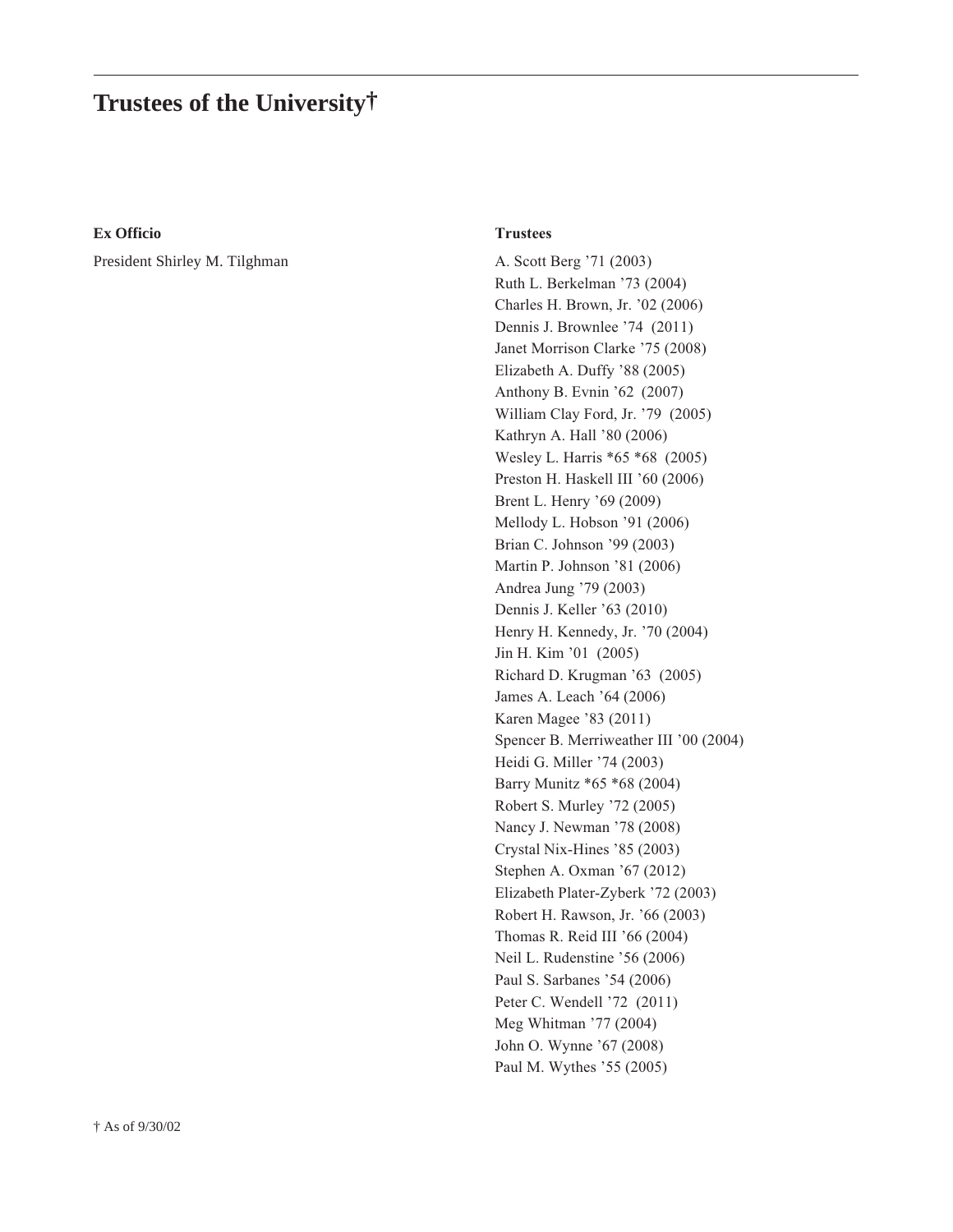# **Officers of the University†**

**President** Shirley M. Tilghman

### **Academic Officers**

*Provost* Amy Gutmann

*Dean of the Faculty* Joseph H. Taylor

*Dean of the Graduate School* William B. Russel

*Dean of the College* Nancy Weiss Malkiel

*Chair of the University Research Board* William Happer \*64

*Dean of the School of Engineering and Applied Science* James C. Sturm '79

*Dean of the Woodrow Wilson School of Public and International Affairs* Anne-Marie Slaughter '80

*Dean of the School of Architecture* Stanley Allen \*88

*Dean of Religious Life and Dean of the Chapel* Thomas E. Breidenthal

*Dean of Admission* Fred Hargadon

*Dean of Undergraduate Students* Kathleen Deignan

*Librarian* Karin Trainer

*Registrar* Joseph L. Greenberg \*74 \*77

#### **Officers of the Corporation**

*Vice President and Secretary* Thomas H. Wright '62

*Senior Vice President for Administration* Charles F. Kalmbach, Jr. '68 \*72

*Vice President for Development* Brian J. McDonald '83

*Vice President for Public Affairs* Robert K. Durkee '69

*Vice President for Campus Life* Janet Smith Dickerson

*Vice President for Facilities* Kathleen Mulligan

*Vice President for Information Technology and Chief Information Officer* Betty Leydon

*Acting Vice President for Human Resources* Daniel M. Scheiner

*Treasurer* Christopher McCrudden

*President of the Princeton University Investment Company* Andrew K. Golden

*General Counsel* Peter G. McDonough